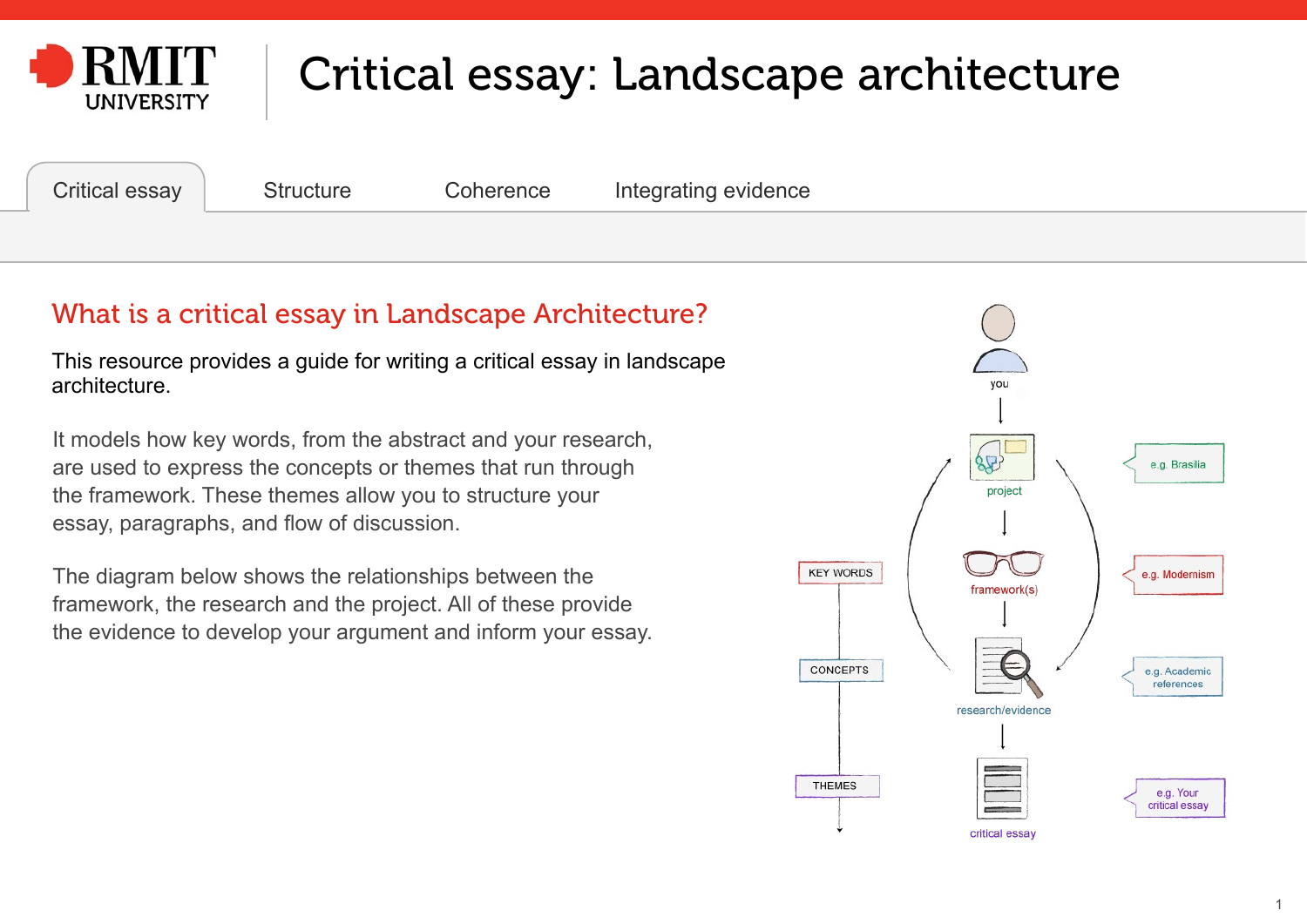<span id="page-1-0"></span>

| <b>Critical essay</b> | <b>Structure</b>   | Coherence | Integrating evidence |  |
|-----------------------|--------------------|-----------|----------------------|--|
| introduction          | body<br>conclusion |           |                      |  |

### Structure

This section outlines the overall structure of an essay comprising an introduction, body and conclusion. It also explains how to structure an effective paragraph using the TEEL strategy.

**Note:** While the **topic** and **linking sentences** are fixed at the beginning and end of the paragraphs, **explain, evidence and example** are interchangeable.

For more information on how to use TEEL, visit the [Paragraphs](https://emedia.rmit.edu.au/learninglab/content/paragraphs) page on the Learning Lab.



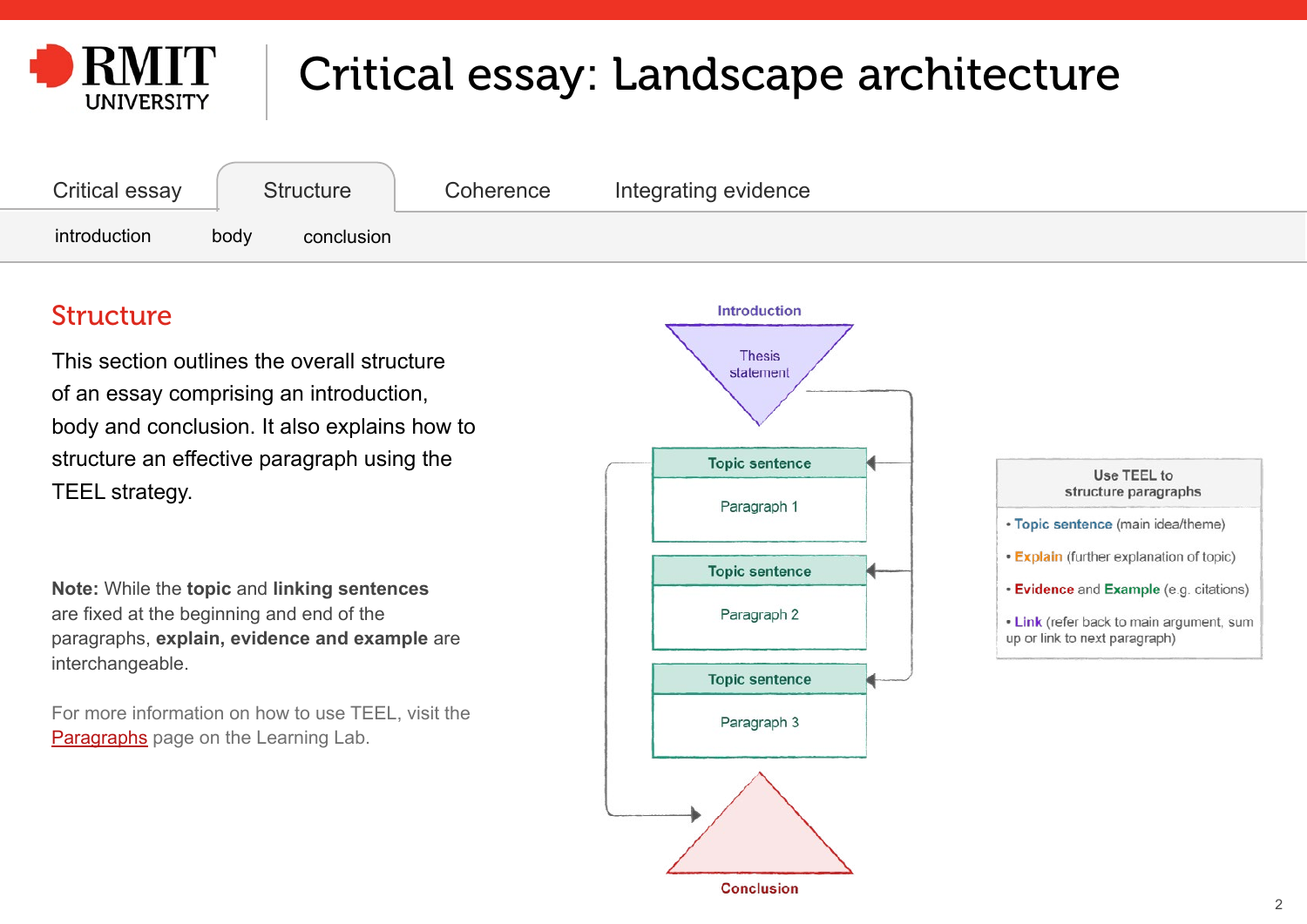<span id="page-2-0"></span>

| <b>Critical essay</b> | <b>Structure</b>   | Coherence | Integrating evidence               |
|-----------------------|--------------------|-----------|------------------------------------|
| introduction          | body<br>conclusion |           |                                    |
|                       |                    |           | Key words<br>Structure<br>Overview |

### **Introduction**

The introduction prepares the reader for your analysis.

#### **There are three main parts:**

- **General statements** to provide **context** and **background** information, and to show the importance of the work and the reason for your evaluation.
- A **thesis statement (argument)** that identifies your specific topic and your position.
- An **outline of the scope and organisation** of the essay so the reader knows what is covered. This will be determined by your argument, which you support in the body of your essay.

The introduction should also include key words from the themes and concepts of the framework. Key words should be used throughout your essay to reinforce cohesion and help with the overall 'flow' of your writing.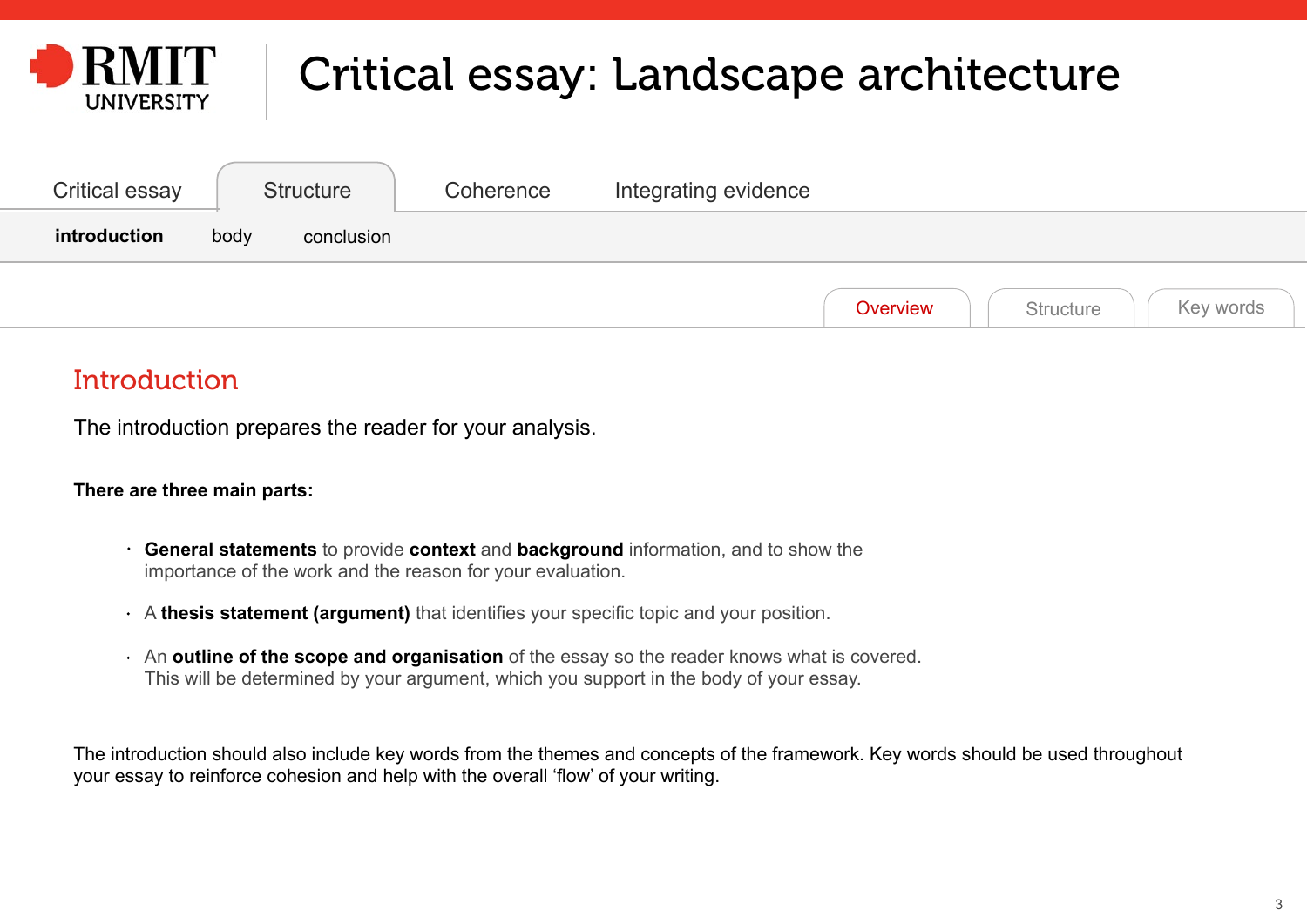<span id="page-3-0"></span>

| Critical essay | <b>Structure</b>   | Coherence | Integrating evidence |          |                  |           |
|----------------|--------------------|-----------|----------------------|----------|------------------|-----------|
| introduction   | body<br>conclusion |           |                      |          |                  |           |
|                |                    |           |                      | Overview | <b>Structure</b> | Key words |

#### Introduction: structure

| context              |
|----------------------|
| argument / position  |
| what will be covered |

[show all](#page-7-0)

#### Modernist Brasilia: A utopian paradox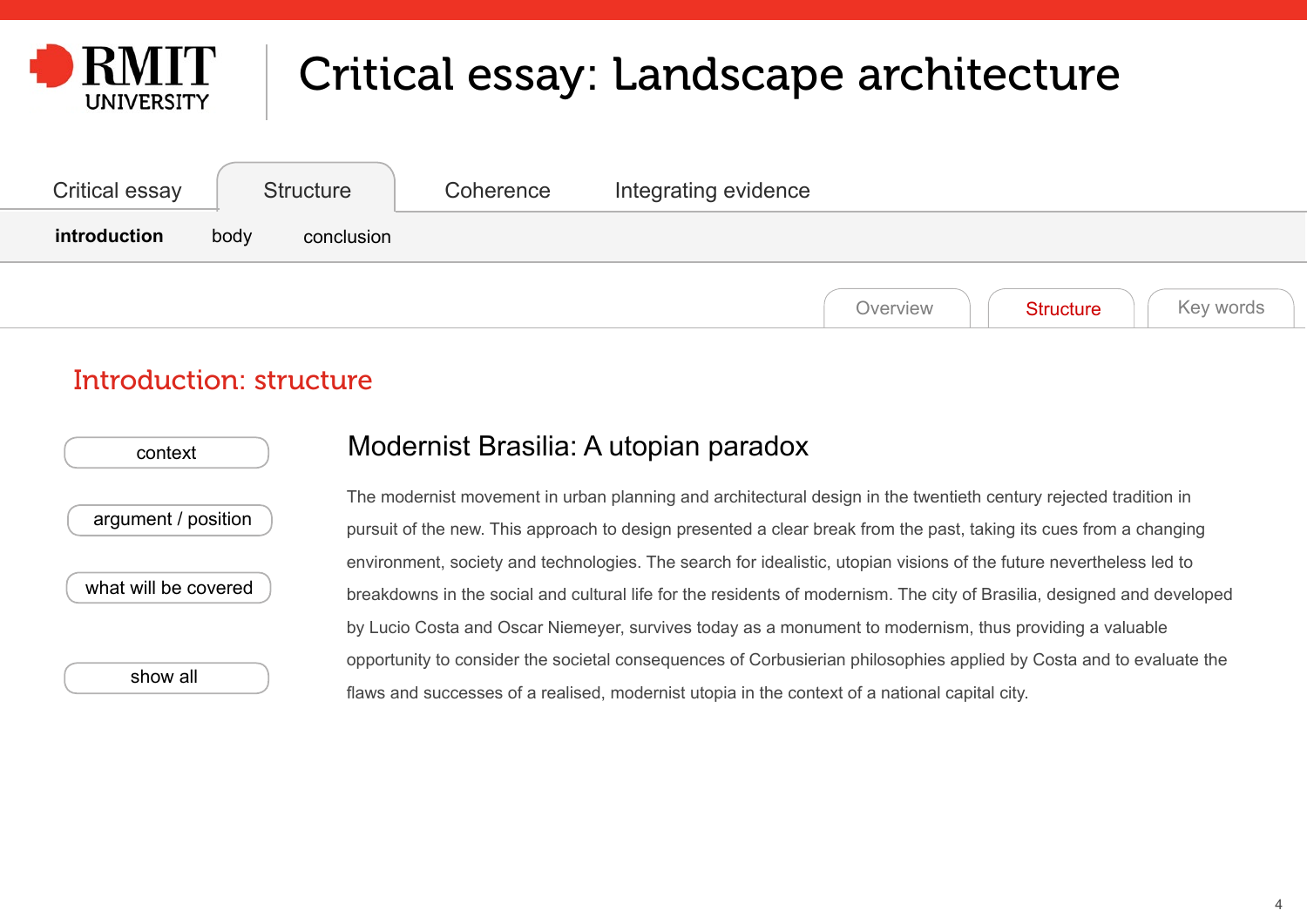<span id="page-4-0"></span>

| Critical essay | <b>Structure</b>   | Coherence | Integrating evidence                      |  |
|----------------|--------------------|-----------|-------------------------------------------|--|
| introduction   | body<br>conclusion |           |                                           |  |
|                |                    |           | Key words<br><b>Structure</b><br>Overview |  |

#### Introduction: structure

| context              |  |
|----------------------|--|
| argument / position  |  |
| what will be covered |  |

[show all](#page-7-0)

#### Modernist Brasilia: A utopian paradox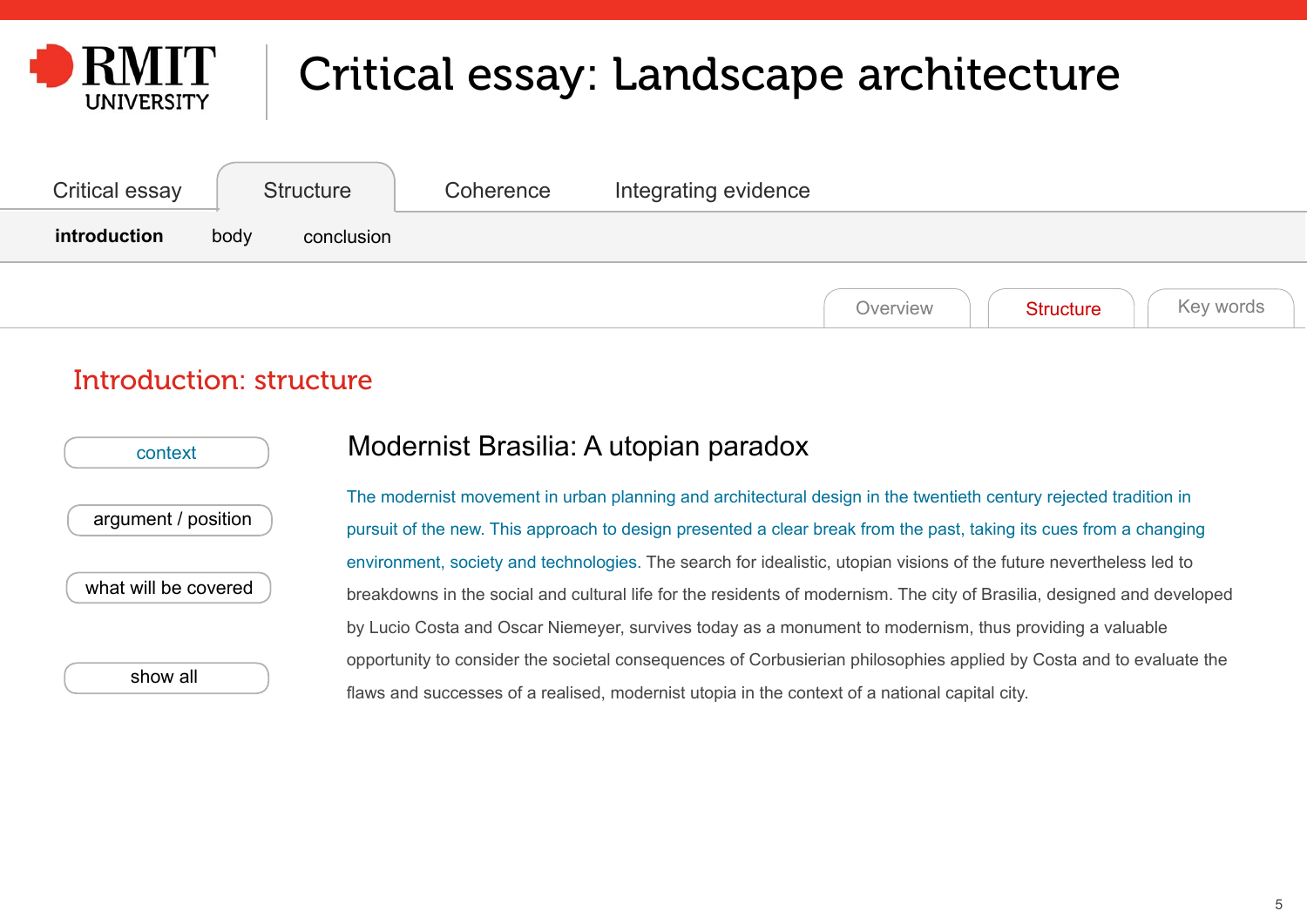<span id="page-5-0"></span>

| <b>Critical essay</b> | <b>Structure</b>   | Coherence | Integrating evidence |          |                  |           |
|-----------------------|--------------------|-----------|----------------------|----------|------------------|-----------|
| introduction          | body<br>conclusion |           |                      |          |                  |           |
|                       |                    |           |                      | Overview | <b>Structure</b> | Key words |

#### Introduction: structure

| context              |  |
|----------------------|--|
| argument / position  |  |
| what will be covered |  |
|                      |  |

[show all](#page-7-0)

#### Modernist Brasilia: A utopian paradox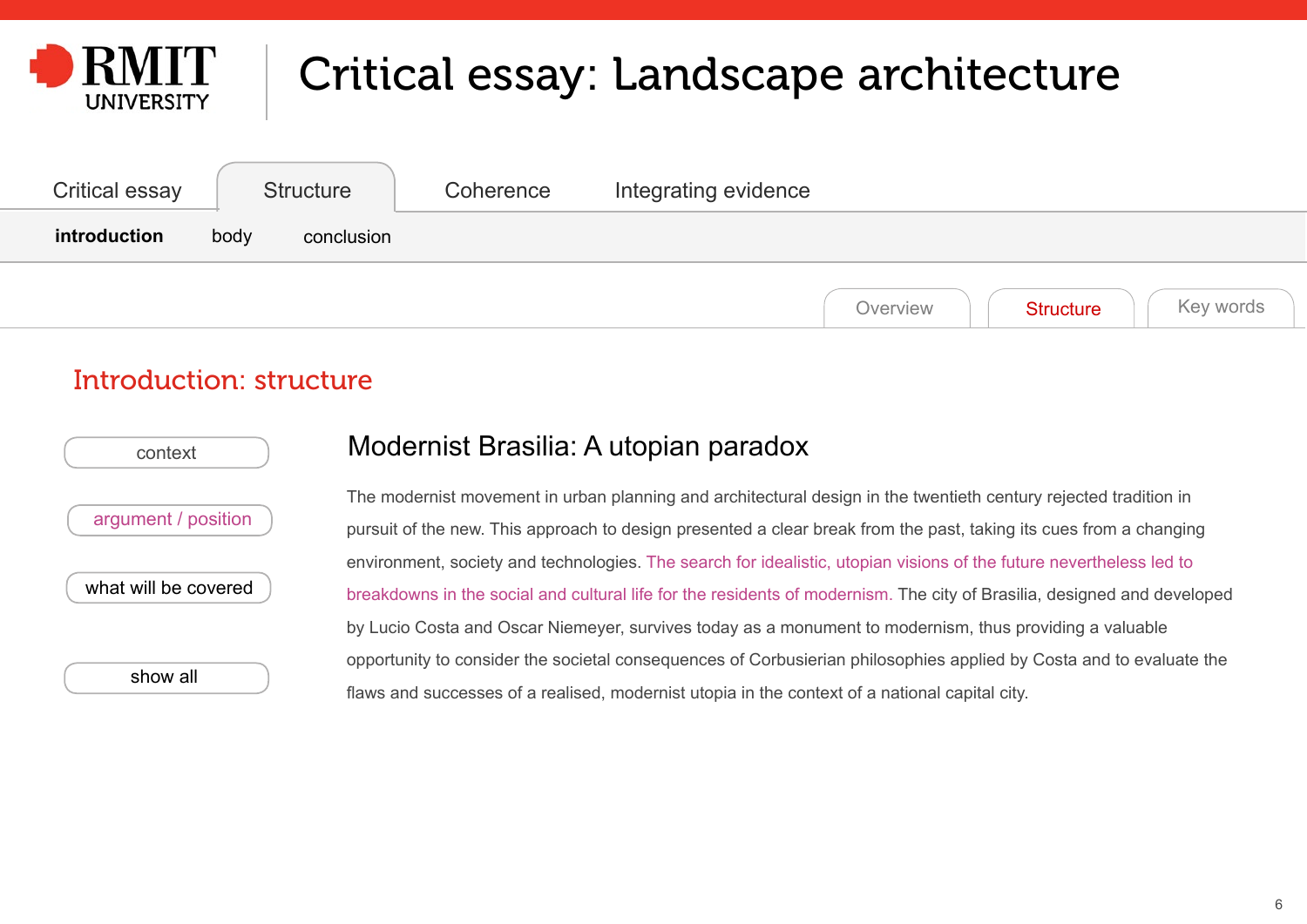<span id="page-6-0"></span>

| <b>Critical essay</b> | Structure          | Coherence | Integrating evidence                      |  |
|-----------------------|--------------------|-----------|-------------------------------------------|--|
| introduction          | body<br>conclusion |           |                                           |  |
|                       |                    |           | Key words<br><b>Structure</b><br>Overview |  |

#### Introduction: structure

| context              |  |
|----------------------|--|
| argument / position  |  |
| what will be covered |  |

[show all](#page-7-0)

#### Modernist Brasilia: A utopian paradox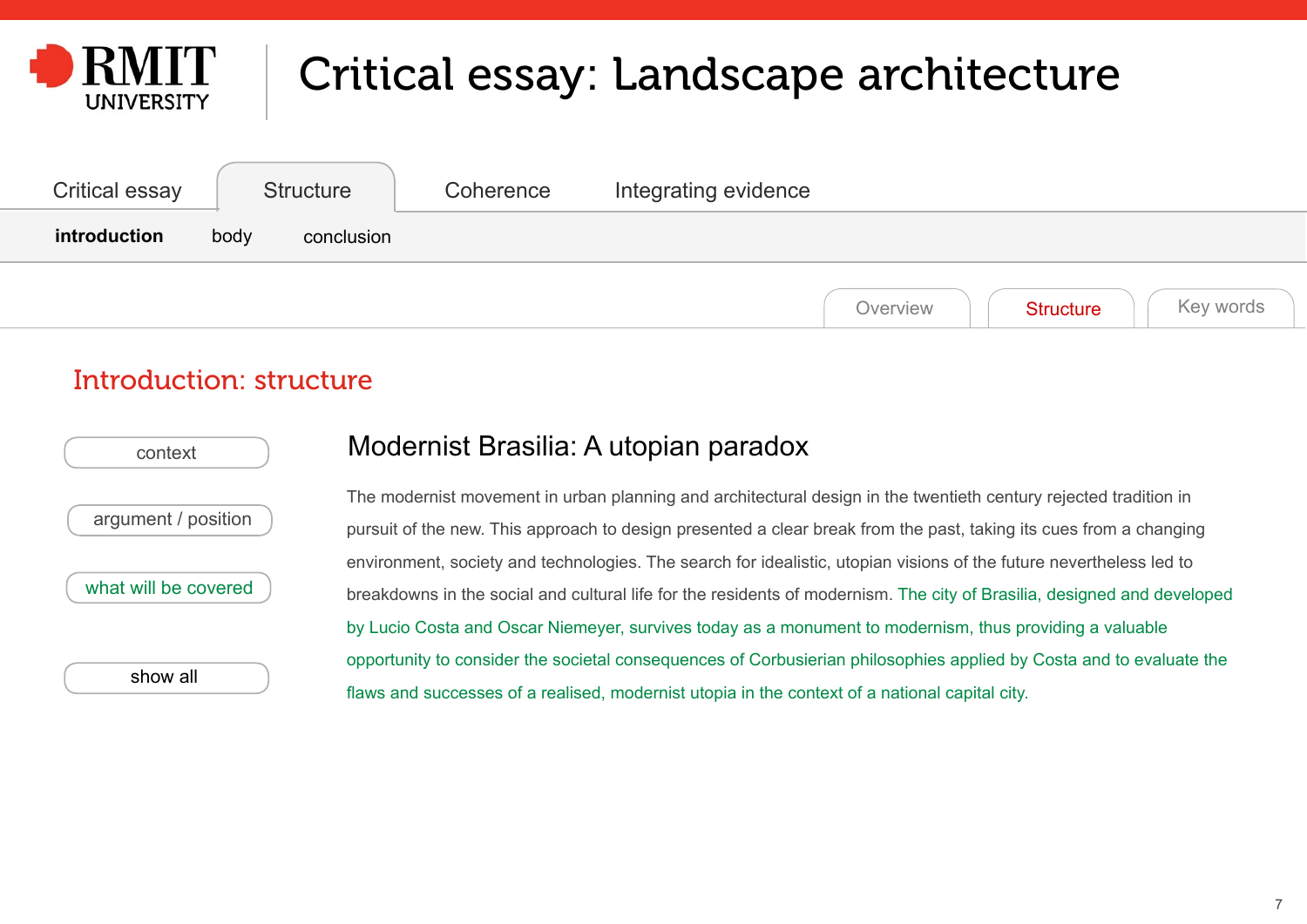<span id="page-7-0"></span>

| Critical essay | Structure          | Coherence | Integrating evidence |          |                  |           |
|----------------|--------------------|-----------|----------------------|----------|------------------|-----------|
| introduction   | body<br>conclusion |           |                      |          |                  |           |
|                |                    |           |                      | Overview | <b>Structure</b> | Key words |

#### Introduction: structure

| context              |  |
|----------------------|--|
| argument / position  |  |
| what will be covered |  |

show all

#### Modernist Brasilia: A utopian paradox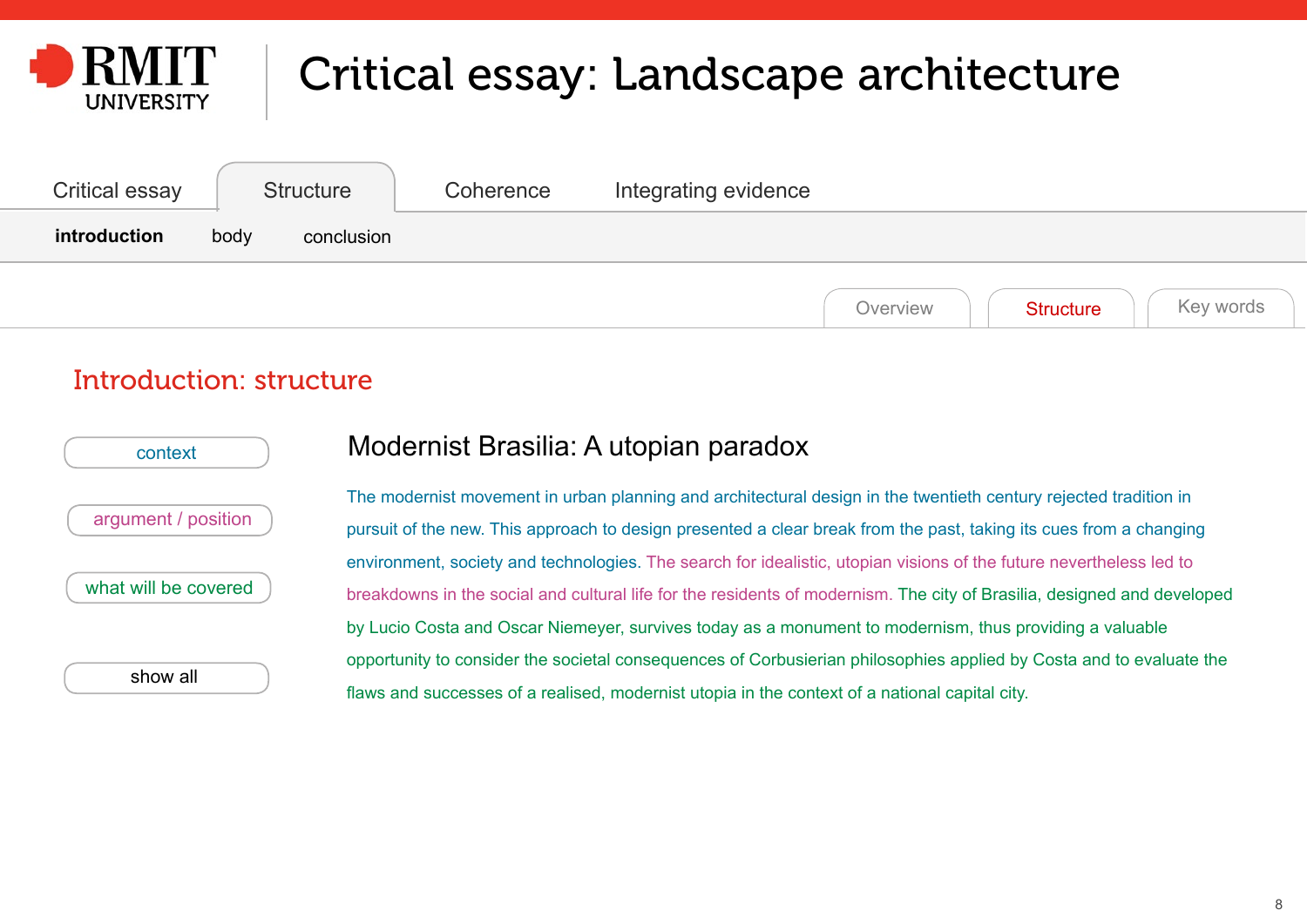<span id="page-8-0"></span>

| <b>Critical essay</b> | <b>Structure</b>   | Coherence | Integrating evidence |          |                  |           |
|-----------------------|--------------------|-----------|----------------------|----------|------------------|-----------|
| introduction          | body<br>conclusion |           |                      |          |                  |           |
|                       |                    |           |                      | Overview | <b>Structure</b> | Key words |

### Introduction: keywords

#### Modernist Brasilia: A utopian paradox

#### Key words

(themes, concepts and framework)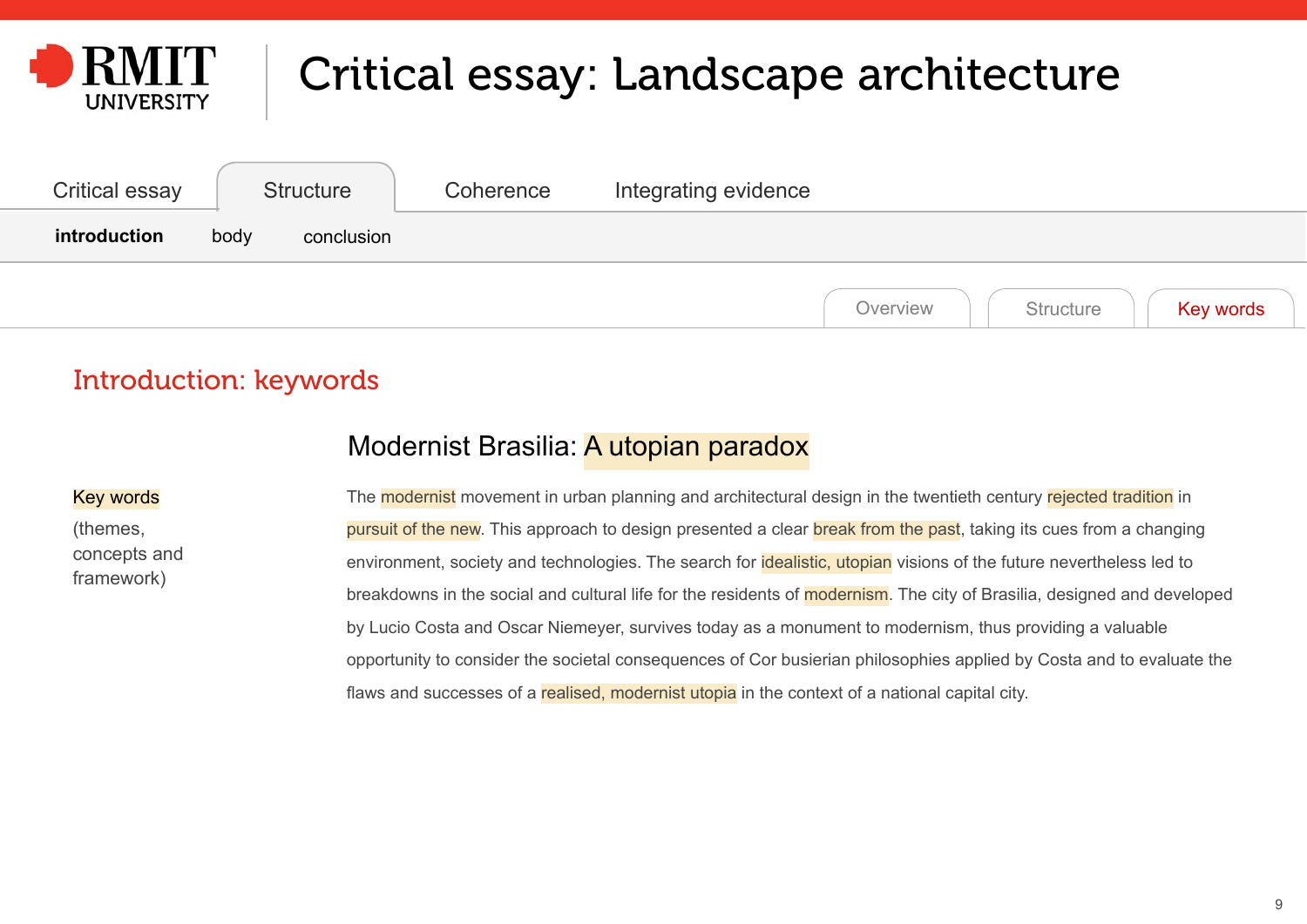<span id="page-9-0"></span>

| Critical essay | <b>Structure</b>   | Coherence | Integrating evidence               |
|----------------|--------------------|-----------|------------------------------------|
| introduction   | body<br>conclusion |           |                                    |
|                |                    |           | Key words<br>Overview<br>Structure |

### Body

The body of a critical essay should have a logical sequence.

This helps the reader to follow the development of the argument, as stated in the introduction. Your argument determines what evidence you select from your research, how you develop your reasoning, and what citations you include to support your position.

Consider others' analyses of the work and identify the strengths or weaknesses of your reasoning. Use evidence to support your views and acknowledge any arguments against them.

Paragraphs are used to group and categorise your evidence. In the example below, note how the linking sentence of the first paragraph connects to the topic sentence of the following paragraph.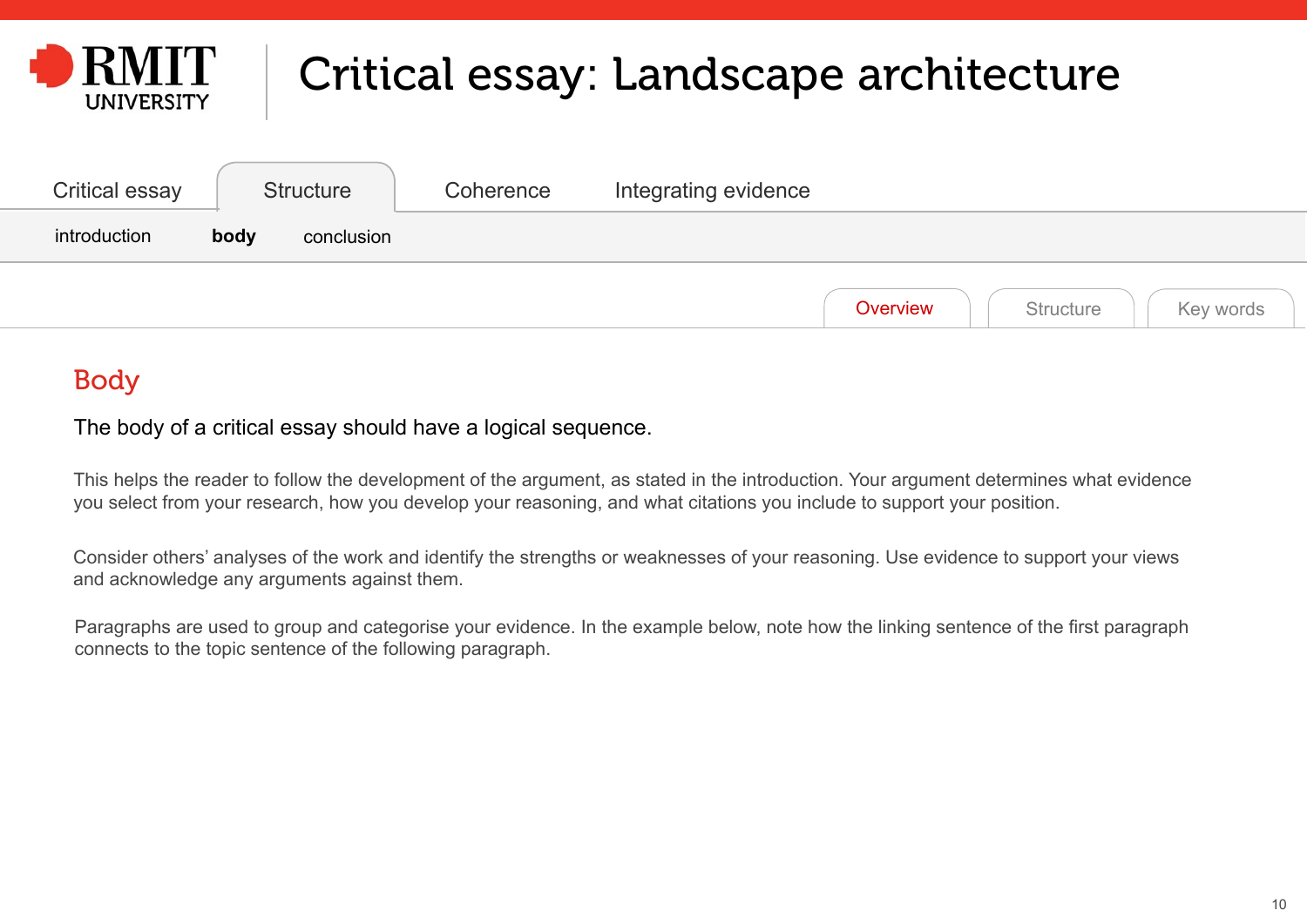<span id="page-10-0"></span>

| Critical essay | <b>Structure</b>   | Coherence | Integrating evidence                      |
|----------------|--------------------|-----------|-------------------------------------------|
| introduction   | body<br>conclusion |           |                                           |
|                |                    |           | Key words<br>Overview<br><b>Structure</b> |

#### Body: structure

| topic sentence |  |
|----------------|--|
| evidence       |  |
| example        |  |
| link           |  |
| explain        |  |
|                |  |
| show all       |  |

#### Modernist Brasilia: A utopian paradox

Modernism in Brazil arose from optimistic visions of progress and stability. Brasilia, the new federal capital, was based on modernist principles on a very large scale. Commissioned to be the 'capital of hope' (Wheeler 2007, p. 64), it was meant to fulfil forecasts for an optimistic future, to be an 'elegy to progress, to modernity' (Madeleno 1996, p. 274). With these clearly modernist principles of promise and progress, Costa and Niemeyer developed the formal layout in the 'pilot plan' for Brasilia. The space was ordered into zones defined by two main axes: the 'monumental' and the 'highway' that intersected in a cross shape 'resulting in the modernist analogy to the wings of an aeroplane' (Wright & Turkienicz 1998, p. 349). The spaces between were then ordered following Le Corbusier's principles of the functional city: spaces for specific purposes (Le Corbusier, cited in Mumford 2000). Hence, residential dwellings and places of work were separated and industry was removed to the outskirts of the city; cultural precincts were established near the green and open residential precincts; and the movement of pedestrians and vehicles was separated (Wright & Turkienicz 1998, p. 349). This initial planning was to be repeated in the utopian vision for the interior spaces.

**[NEXT](#page-11-0)**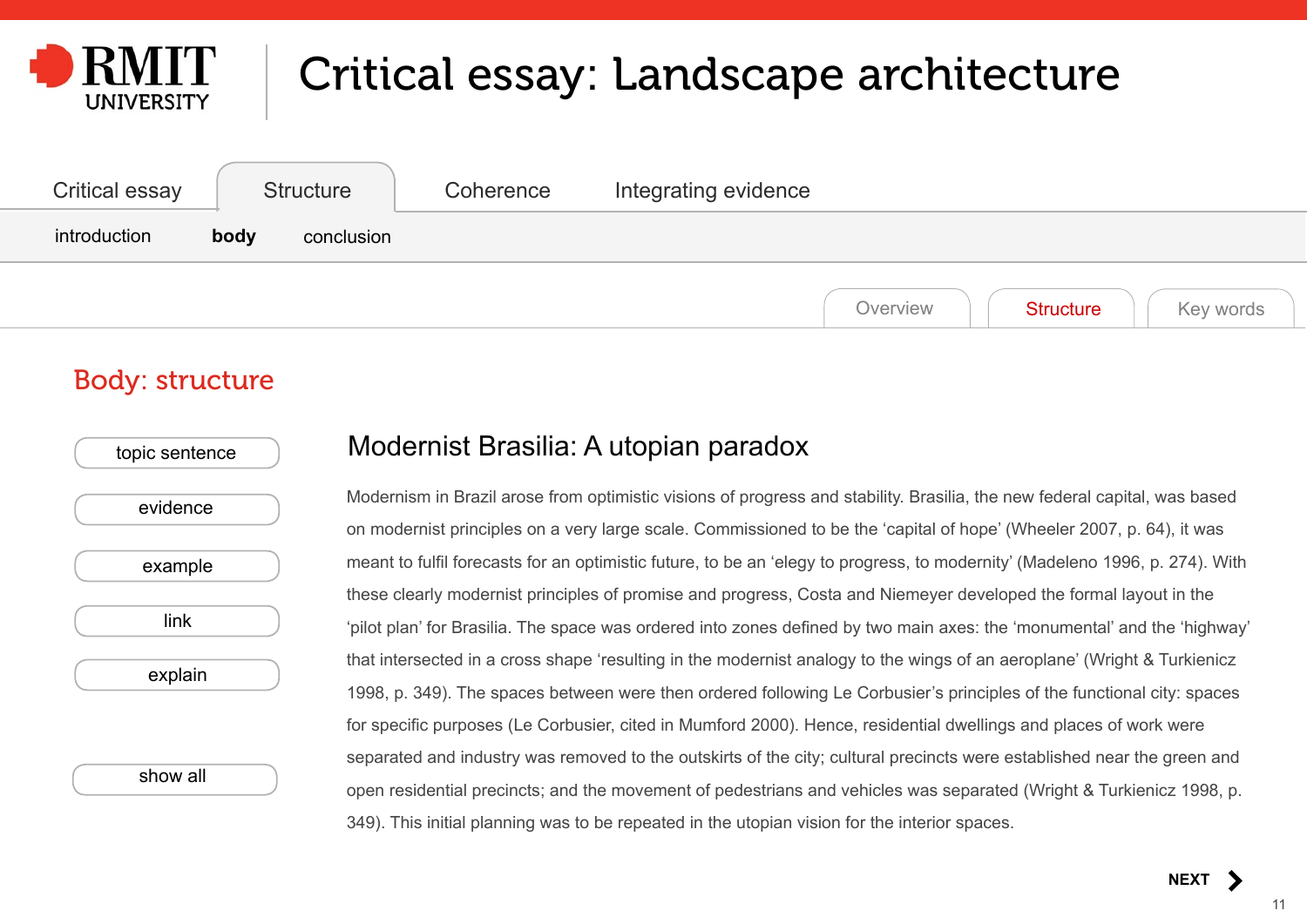<span id="page-11-0"></span>

| <b>Critical essay</b> | <b>Structure</b>   | Coherence | Integrating evidence                      |
|-----------------------|--------------------|-----------|-------------------------------------------|
| introduction          | body<br>conclusion |           |                                           |
|                       |                    |           | Key words<br><b>Structure</b><br>Overview |

#### Body: structure

| topic sentence |  |
|----------------|--|
| evidence       |  |
| example        |  |
| link           |  |
| explain        |  |
|                |  |
| show all       |  |

#### Modernist Brasilia: A utopian paradox

Modern planning is derived from the design rationality: informed by the context of a site and the organisation of interior spaces according to the needs of the inhabitants (Treib 1993). Therefore it is apparent that the function of spaces and the links between these, and the users of the spaces, is paramount for the modern ideology for living (Eckbo, cited in Trieb 1993). In Brasilia, these ideals resulted in zoning separate sectors to accommodate differing civic amenities and functions. The residential areas are made up of self-contained 'super-blocks' of uniform height. Dwellings are separated from the work sectors with ample green space, offset from roadways. The separation of living and working areas was devised to fulfil the citizens' needs for rest, as Le Corbusier (cited in Mumford 2000) claimed that urban residents required spaces of natural greenery and freedom from noise and air pollution in order to live and work together without discord.The separation of space and purpose is illustrated by Costa's attempts to order aspects of daily life following his modernist, functional ideology.

 **[PREVIOUS](#page-10-0)**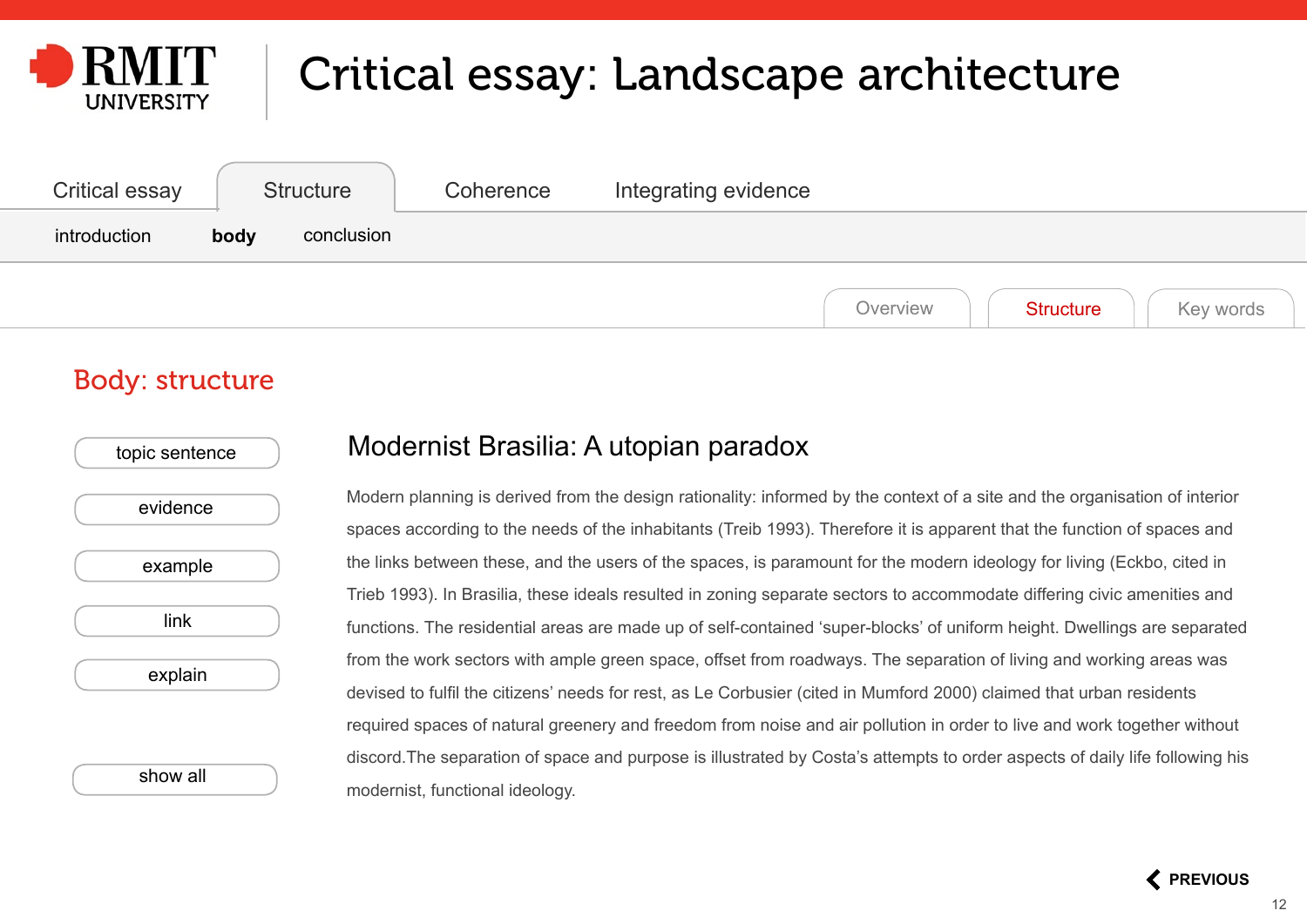<span id="page-12-0"></span>

| <b>Critical essay</b> | <b>Structure</b>   | Coherence | Integrating evidence                      |
|-----------------------|--------------------|-----------|-------------------------------------------|
| introduction          | body<br>conclusion |           |                                           |
|                       |                    |           | Key words<br>Overview<br><b>Structure</b> |

#### Body: structure

| topic sentence |  |
|----------------|--|
| evidence       |  |
| example        |  |
| link           |  |
| explain        |  |
|                |  |
| show all       |  |

#### Modernist Brasilia: A utopian paradox

Modernism in Brazil arose from optimistic visions of progress and stability. Brasilia, the new federal capital, was based on modernist principles on a very large scale. Commissioned to be the 'capital of hope' (Wheeler 2007, p. 64), it was meant to fulfil forecasts for an optimistic future, to be an 'elegy to progress, to modernity' (Madeleno 1996, p. 274). With these clearly modernist principles of promise and progress, Costa and Niemeyer developed the formal layout in the 'pilot plan' for Brasilia. The space was ordered into zones defined by two main axes: the 'monumental' and the 'highway' that intersected in a cross shape 'resulting in the modernist analogy to the wings of an aeroplane' (Wright & Turkienicz 1998, p. 349). The spaces between were then ordered following Le Corbusier's principles of the functional city: spaces for specific purposes (Le Corbusier, cited in Mumford 2000). Hence, residential dwellings and places of work were separated and industry was removed to the outskirts of the city; cultural precincts were established near the green and open residential precincts; and the movement of pedestrians and vehicles was separated (Wright & Turkienicz 1998, p. 349). This initial planning was to be repeated in the utopian vision for the interior spaces.

**[NEXT](#page-13-0)**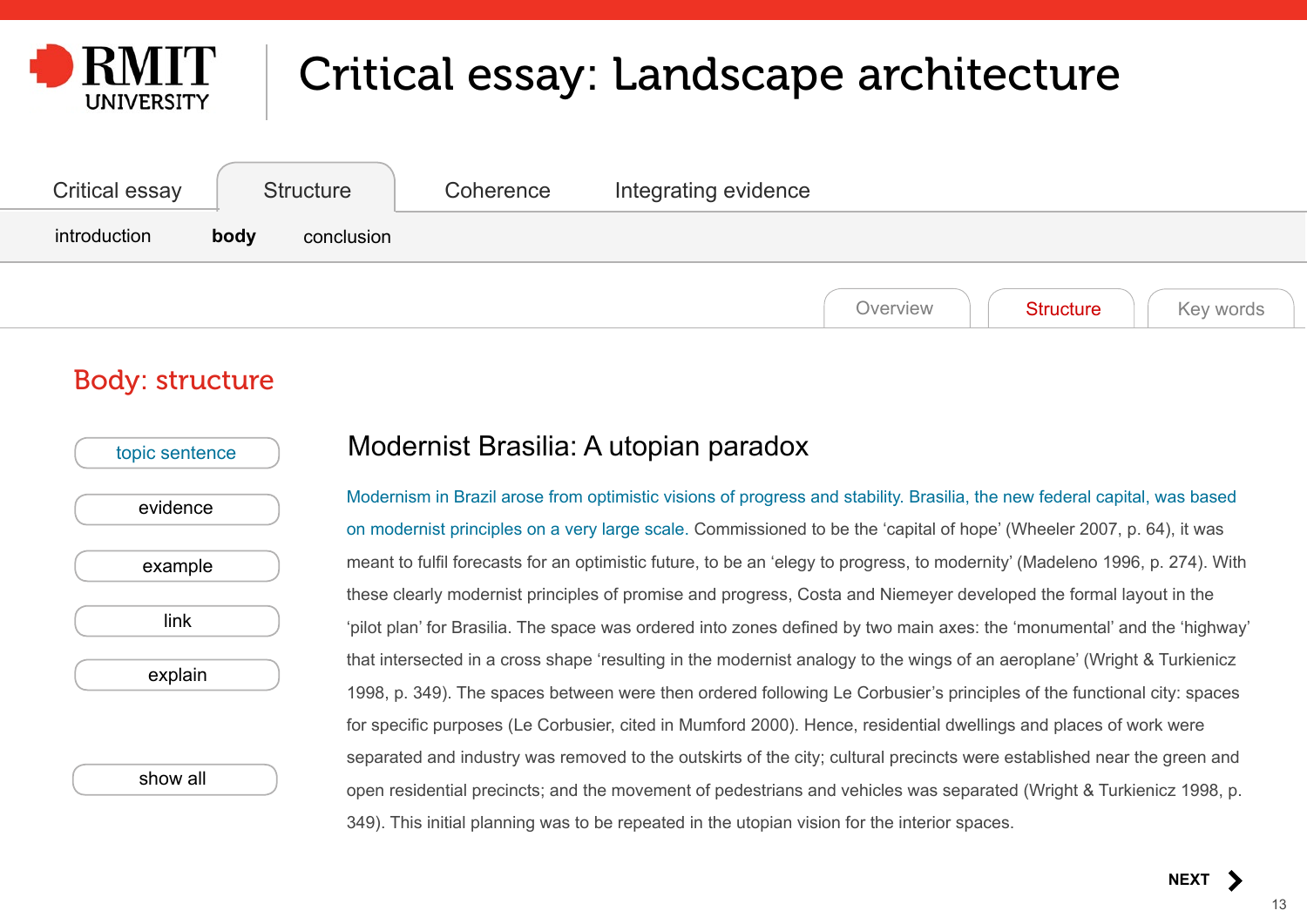<span id="page-13-0"></span>

| Critical essay | <b>Structure</b>   | Coherence | Integrating evidence                      |
|----------------|--------------------|-----------|-------------------------------------------|
| introduction   | body<br>conclusion |           |                                           |
|                |                    |           | Key words<br><b>Structure</b><br>Overview |

#### Body: structure

| topic sentence |  |
|----------------|--|
| evidence       |  |
| example        |  |
| link           |  |
| explain        |  |
|                |  |
| show all       |  |

#### Modernist Brasilia: A utopian paradox

Modern planning is derived from the design rationality: informed by the context of a site and the organisation of interior spaces according to the needs of the inhabitants (Treib 1993). Therefore it is apparent that the function of spaces and the links between these, and the users of the spaces, is paramount for the modern ideology for living (Eckbo, cited in Trieb 1993). In Brasilia, these ideals resulted in zoning separate sectors to accommodate differing civic amenities and functions. The residential areas are made up of self-contained 'super-blocks' of uniform height. Dwellings are separated from the work sectors with ample green space, offset from roadways. The separation of living and working areas was devised to fulfil the citizens' needs for rest, as Le Corbusier (cited in Mumford 2000) claimed that urban residents required spaces of natural greenery and freedom from noise and air pollution in order to live and work together without discord.The separation of space and purpose is illustrated by Costa's attempts to order aspects of daily life following his modernist, functional ideology.

 **[PREVIOUS](#page-12-0)**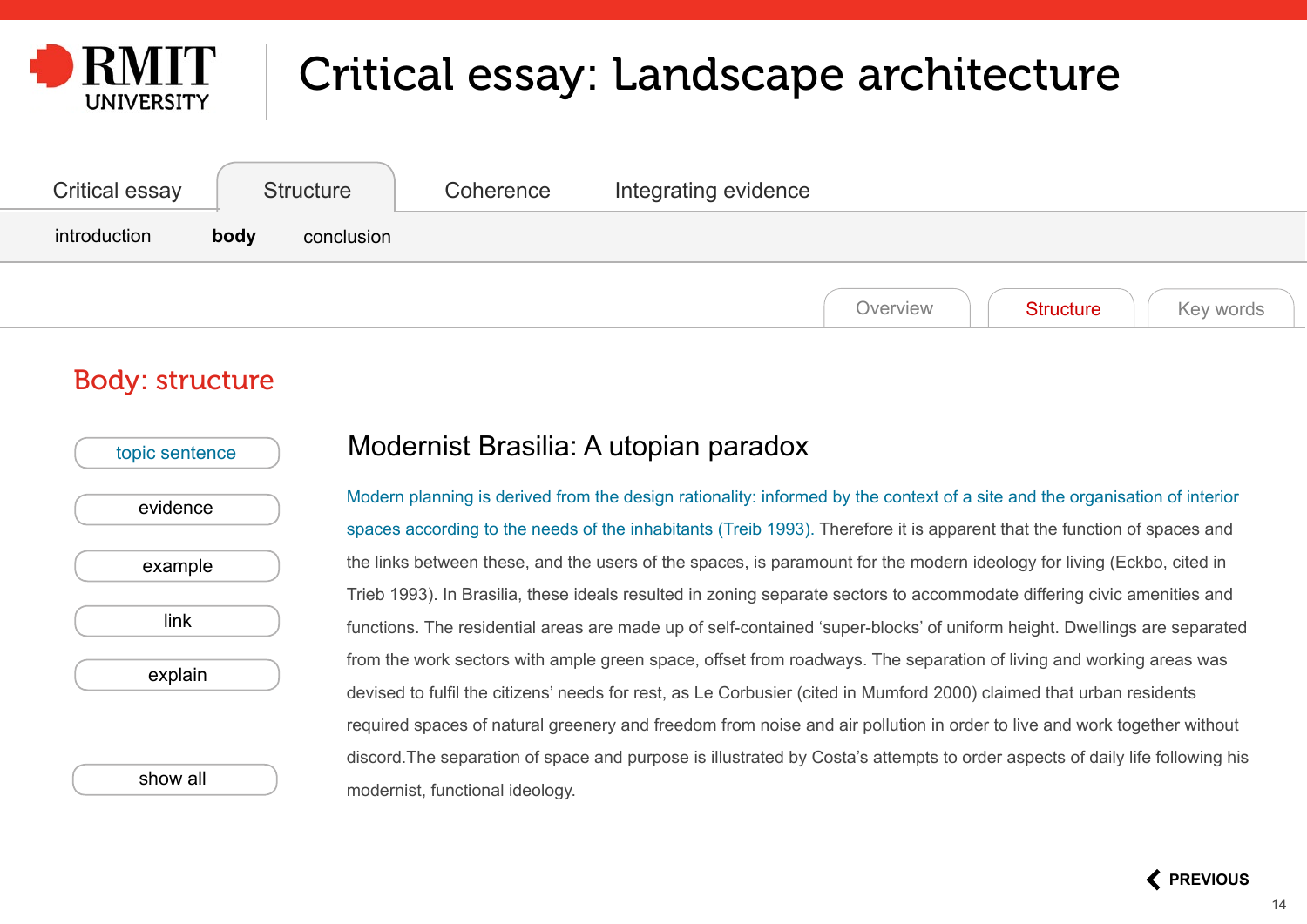<span id="page-14-0"></span>

| Critical essay | <b>Structure</b>   | Coherence | Integrating evidence                      |
|----------------|--------------------|-----------|-------------------------------------------|
| introduction   | body<br>conclusion |           |                                           |
|                |                    |           | Key words<br>Overview<br><b>Structure</b> |

#### Body: structure

| topic sentence |  |
|----------------|--|
| evidence       |  |
| example        |  |
| link           |  |
| explain        |  |
|                |  |
| show all       |  |

#### Modernist Brasilia: A utopian paradox

Modernism in Brazil arose from optimistic visions of progress and stability. Brasilia, the new federal capital, was based on modernist principles on a very large scale. Commissioned to be the 'capital of hope' (Wheeler 2007, p. 64), it was meant to fulfil forecasts for an optimistic future, to be an 'elegy to progress, to modernity' (Madeleno 1996, p. 274). With these clearly modernist principles of promise and progress, Costa and Niemeyer developed the formal layout in the 'pilot plan' for Brasilia. The space was ordered into zones defined by two main axes: the 'monumental' and the 'highway' that intersected in a cross shape 'resulting in the modernist analogy to the wings of an aeroplane' (Wright & Turkienicz 1998, p. 349). The spaces between were then ordered following Le Corbusier's principles of the functional city: spaces for specific purposes (Le Corbusier, cited in Mumford 2000). Hence, residential dwellings and places of work were separated and industry was removed to the outskirts of the city; cultural precincts were established near the green and open residential precincts; and the movement of pedestrians and vehicles was separated (Wright & Turkienicz 1998, p. 349). This initial planning was to be repeated in the utopian vision for the interior spaces.

**[NEXT](#page-15-0)**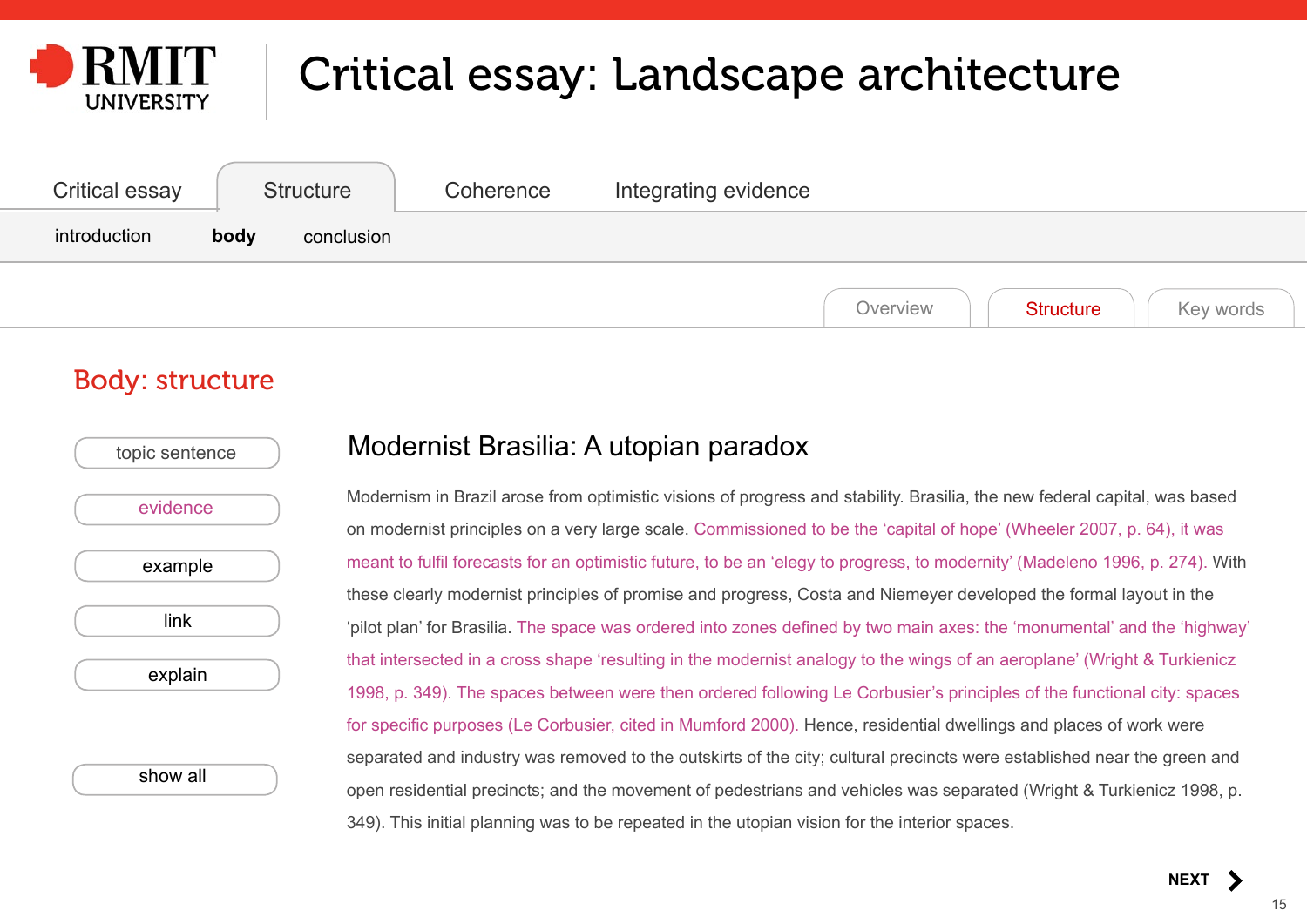<span id="page-15-0"></span>

| <b>Critical essay</b> | <b>Structure</b>   | Coherence | Integrating evidence                      |
|-----------------------|--------------------|-----------|-------------------------------------------|
| introduction          | body<br>conclusion |           |                                           |
|                       |                    |           | Key words<br>Overview<br><b>Structure</b> |

#### Body: structure

| topic sentence |  |
|----------------|--|
| evidence       |  |
| example        |  |
| link           |  |
| explain        |  |
|                |  |
| show all       |  |

#### Modernist Brasilia: A utopian paradox

Modern planning is derived from the design rationality: informed by the context of a site and the organisation of interior spaces according to the needs of the inhabitants (Treib 1993). Therefore it is apparent that the function of spaces and the links between these, and the users of the spaces, is paramount for the modern ideology for living (Eckbo, cited in Trieb 1993). In Brasilia, these ideals resulted in zoning separate sectors to accommodate differing civic amenities and functions. The residential areas are made up of self-contained 'super-blocks' of uniform height. Dwellings are separated from the work sectors with ample green space, offset from roadways. The separation of living and working areas was devised to fulfil the citizens' needs for rest, as Le Corbusier (cited in Mumford 2000) claimed that urban residents required spaces of natural greenery and freedom from noise and air pollution in order to live and work together without discord.The separation of space and purpose is illustrated by Costa's attempts to order aspects of daily life following his modernist, functional ideology.

 **[PREVIOUS](#page-14-0)**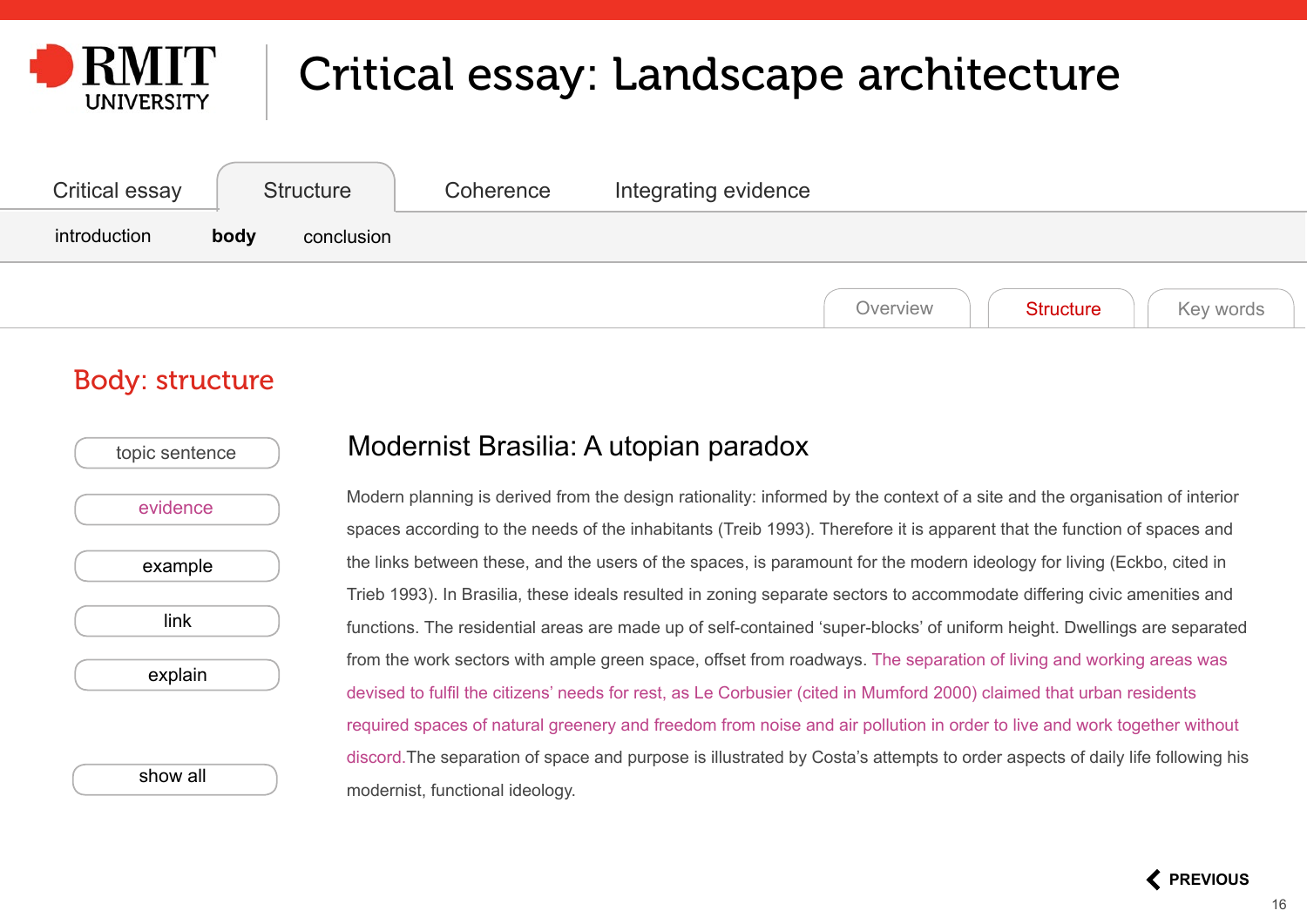<span id="page-16-0"></span>

| <b>Critical essay</b> | <b>Structure</b>   | Coherence | Integrating evidence                      |
|-----------------------|--------------------|-----------|-------------------------------------------|
| introduction          | body<br>conclusion |           |                                           |
|                       |                    |           | Key words<br>Overview<br><b>Structure</b> |

#### Body: structure

| topic sentence |  |
|----------------|--|
| evidence       |  |
| example        |  |
| link           |  |
| explain        |  |
|                |  |
|                |  |

[show all](#page-22-0)

#### Modernist Brasilia: A utopian paradox

Modernism in Brazil arose from optimistic visions of progress and stability. Brasilia, the new federal capital, was based on modernist principles on a very large scale. Commissioned to be the 'capital of hope' (Wheeler 2007, p. 64), it was meant to fulfil forecasts for an optimistic future, to be an 'elegy to progress, to modernity' (Madeleno 1996, p. 274). With these clearly modernist principles of promise and progress, Costa and Niemeyer developed the formal layout in the 'pilot plan' for Brasilia. The space was ordered into zones defined by two main axes: the 'monumental' and the 'highway' that intersected in a cross shape 'resulting in the modernist analogy to the wings of an aeroplane' (Wright & Turkienicz 1998, p. 349). The spaces between were then ordered following Le Corbusier's principles of the functional city: spaces for specific purposes (Le Corbusier, cited in Mumford 2000). Hence, residential dwellings and places of work were separated and industry was removed to the outskirts of the city; cultural precincts were established near the green and open residential precincts; and the movement of pedestrians and vehicles was separated (Wright & Turkienicz 1998, p. 349). This initial planning was to be repeated in the utopian vision for the interior spaces.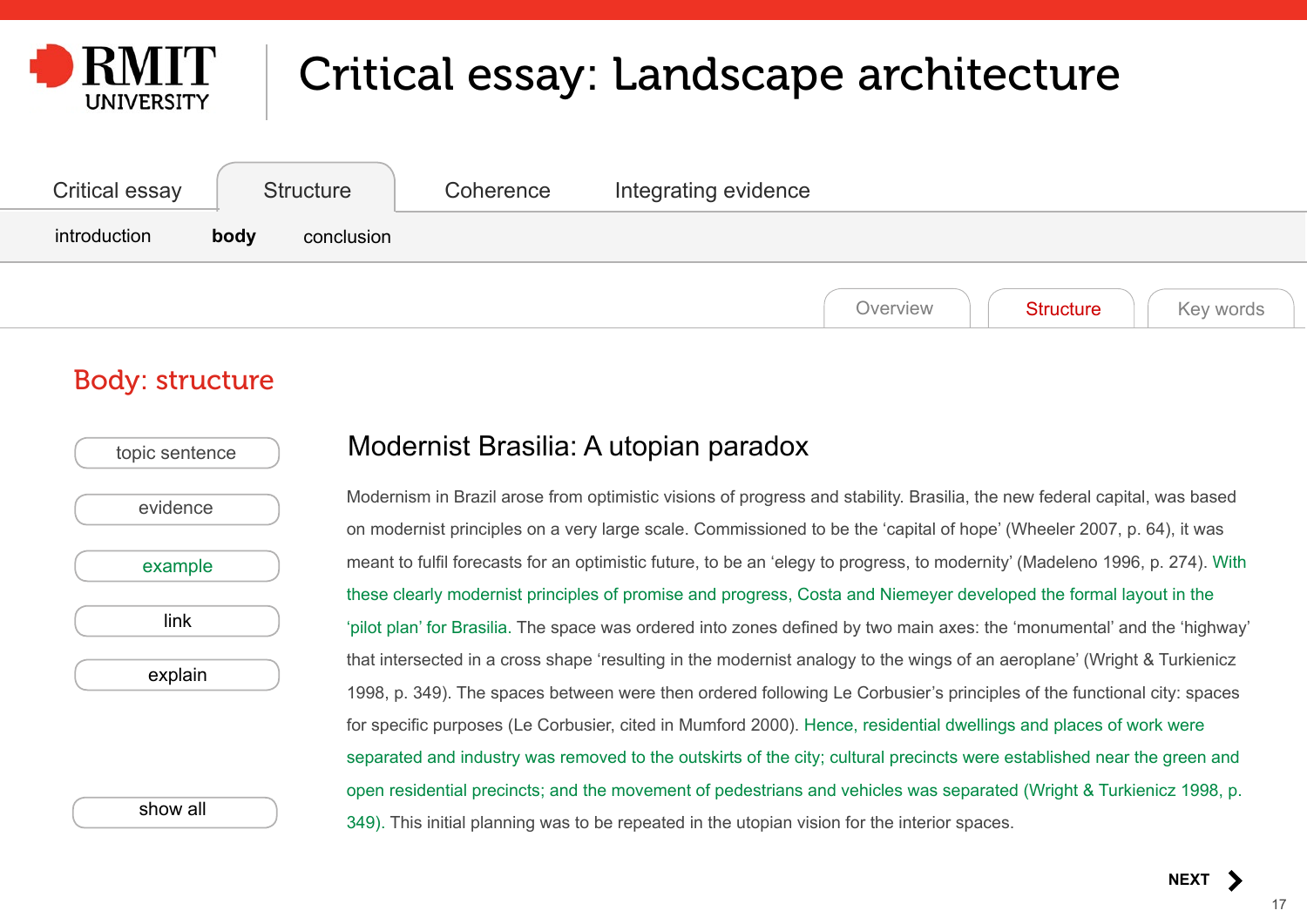<span id="page-17-0"></span>

| <b>Critical essay</b> | <b>Structure</b>   | Coherence | Integrating evidence                      |
|-----------------------|--------------------|-----------|-------------------------------------------|
| introduction          | body<br>conclusion |           |                                           |
|                       |                    |           | Key words<br><b>Structure</b><br>Overview |

#### Body: structure

| topic sentence |  |
|----------------|--|
| evidence       |  |
| example        |  |
| link           |  |
| explain        |  |
|                |  |
| show all       |  |

#### Modernist Brasilia: A utopian paradox

Modern planning is derived from the design rationality: informed by the context of a site and the organisation of interior spaces according to the needs of the inhabitants (Treib 1993). Therefore it is apparent that the function of spaces and the links between these, and the users of the spaces, is paramount for the modern ideology for living (Eckbo, cited in Trieb 1993). In Brasilia, these ideals resulted in zoning separate sectors to accommodate differing civic amenities and functions. The residential areas are made up of self-contained 'super-blocks' of uniform height. Dwellings are separated from the work sectors with ample green space, offset from roadways. The separation of living and working areas was devised to fulfil the citizens' needs for rest, as Le Corbusier (cited in Mumford 2000) claimed that urban residents required spaces of natural greenery and freedom from noise and air pollution in order to live and work together without discord.The separation of space and purpose is illustrated by Costa's attempts to order aspects of daily life following his modernist, functional ideology.

 **[PREVIOUS](#page-16-0)**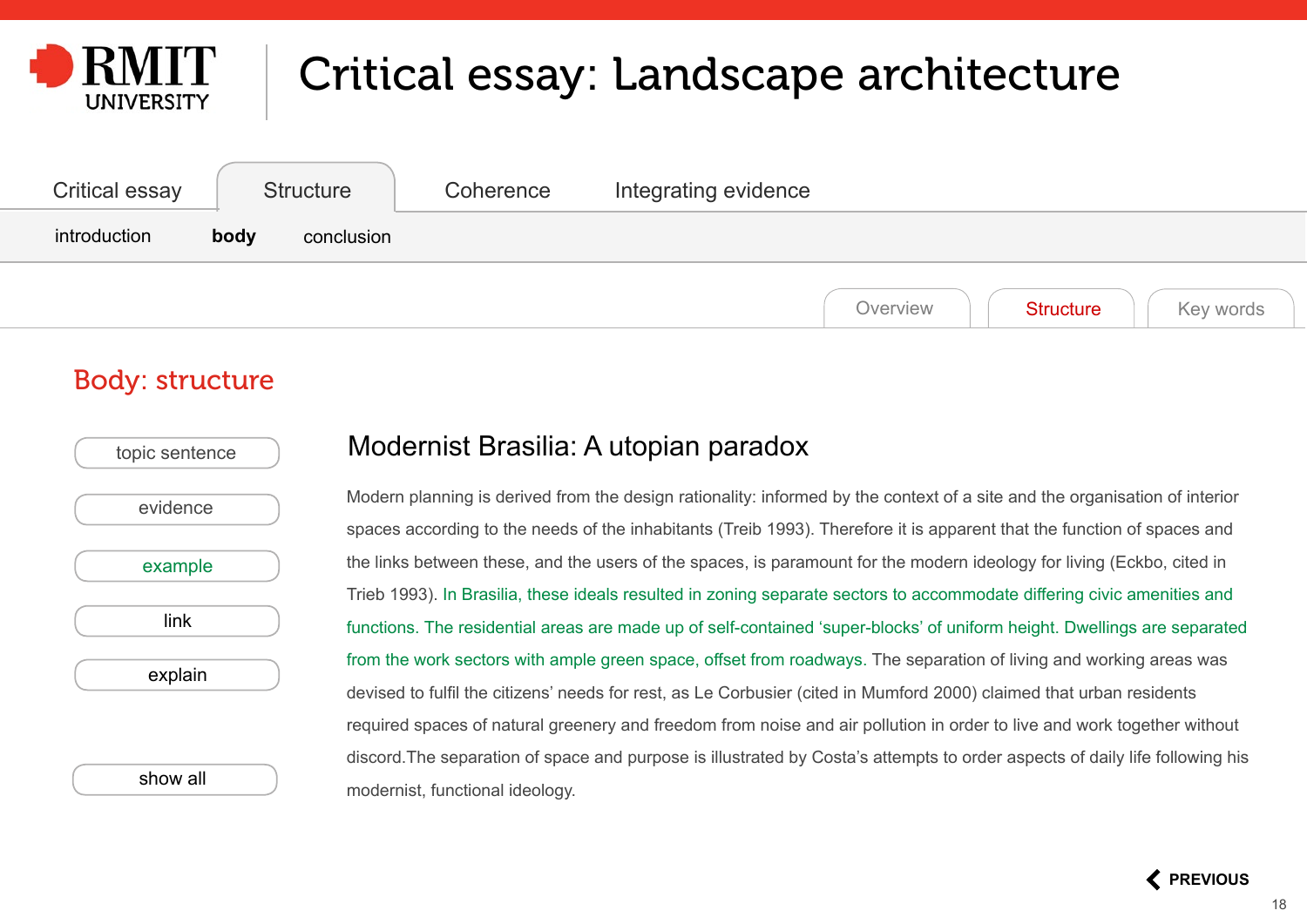<span id="page-18-0"></span>

| <b>Critical essay</b> | <b>Structure</b>   | Coherence | Integrating evidence                      |
|-----------------------|--------------------|-----------|-------------------------------------------|
| introduction          | body<br>conclusion |           |                                           |
|                       |                    |           | Key words<br>Overview<br><b>Structure</b> |

#### Body: structure

| evidence |  |
|----------|--|
|          |  |
| example  |  |
| link     |  |
| explain  |  |

[show all](#page-22-0)

#### Modernist Brasilia: A utopian paradox

Modernism in Brazil arose from optimistic visions of progress and stability. Brasilia, the new federal capital, was based on modernist principles on a very large scale. Commissioned to be the 'capital of hope' (Wheeler 2007, p. 64), it was meant to fulfil forecasts for an optimistic future, to be an 'elegy to progress, to modernity' (Madeleno 1996, p. 274). With these clearly modernist principles of promise and progress, Costa and Niemeyer developed the formal layout in the 'pilot plan' for Brasilia. The space was ordered into zones defined by two main axes: the 'monumental' and the 'highway' that intersected in a cross shape 'resulting in the modernist analogy to the wings of an aeroplane' (Wright & Turkienicz 1998, p. 349). The spaces between were then ordered following Le Corbusier's principles of the functional city: spaces for specific purposes (Le Corbusier, cited in Mumford 2000). Hence, residential dwellings and places of work were separated and industry was removed to the outskirts of the city; cultural precincts were established near the green and open residential precincts; and the movement of pedestrians and vehicles was separated (Wright & Turkienicz 1998, p. 349). This initial planning was to be repeated in the utopian vision for the interior spaces.

**[NEXT](#page-19-0)**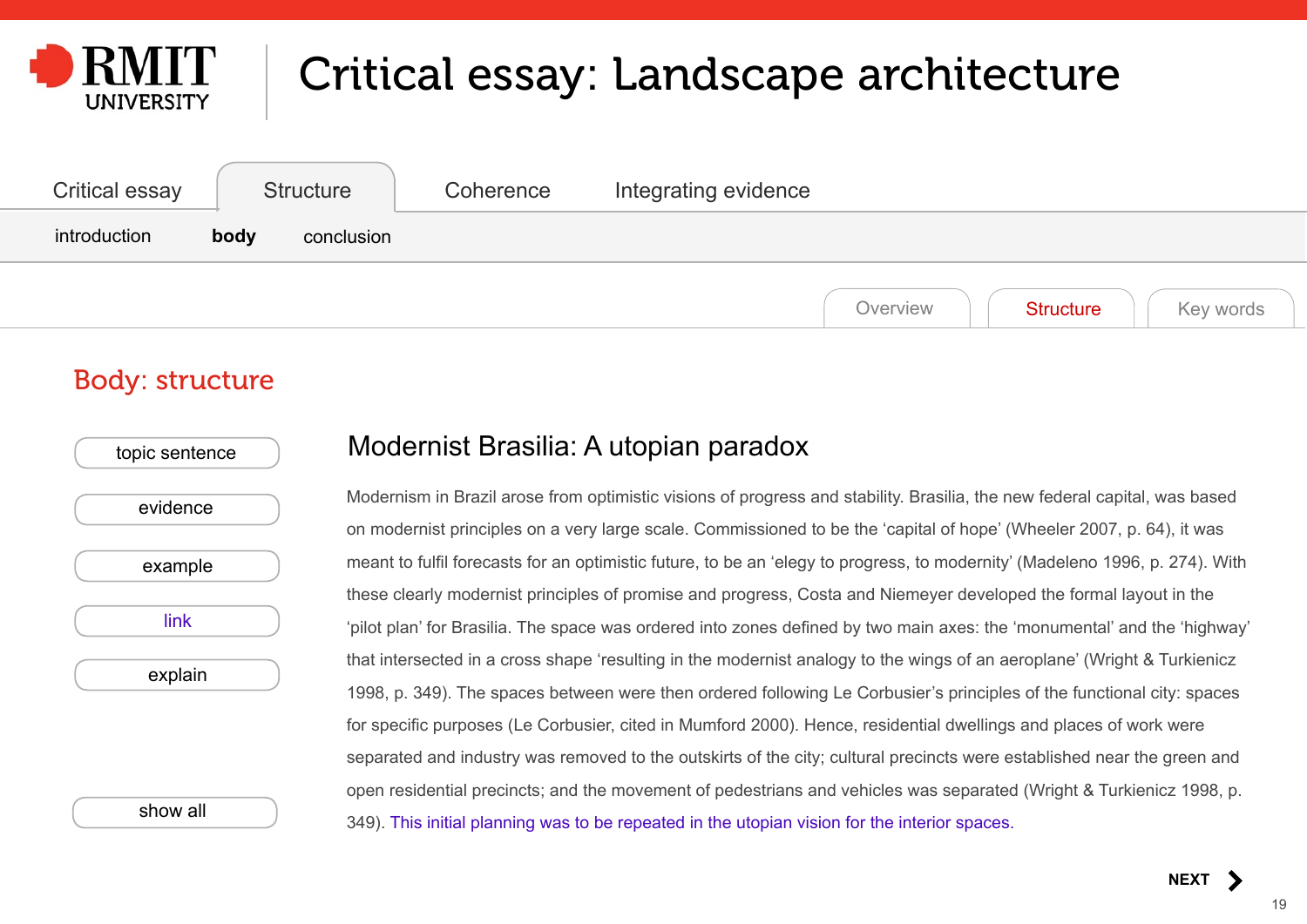<span id="page-19-0"></span>

| <b>Critical essay</b> | <b>Structure</b>   | Coherence | Integrating evidence                      |
|-----------------------|--------------------|-----------|-------------------------------------------|
| introduction          | body<br>conclusion |           |                                           |
|                       |                    |           | Key words<br><b>Structure</b><br>Overview |

#### Body: structure

| evidence |  |
|----------|--|
|          |  |
| example  |  |
| link     |  |
| explain  |  |
|          |  |

#### Modernist Brasilia: A utopian paradox

Modern planning is derived from the design rationality: informed by the context of a site and the organisation of interior spaces according to the needs of the inhabitants (Treib 1993). Therefore it is apparent that the function of spaces and the links between these, and the users of the spaces, is paramount for the modern ideology for living (Eckbo, cited in Trieb 1993). In Brasilia, these ideals resulted in zoning separate sectors to accommodate differing civic amenities and functions. The residential areas are made up of self-contained 'super-blocks' of uniform height. Dwellings are separated from the work sectors with ample green space, offset from roadways. The separation of living and working areas was devised to fulfil the citizens' needs for rest, as Le Corbusier (cited in Mumford 2000) claimed that urban residents required spaces of natural greenery and freedom from noise and air pollution in order to live and work together without discord.The separation of space and purpose is illustrated by Costa's attempts to order aspects of daily life following his modernist, functional ideology.

[show all](#page-22-0)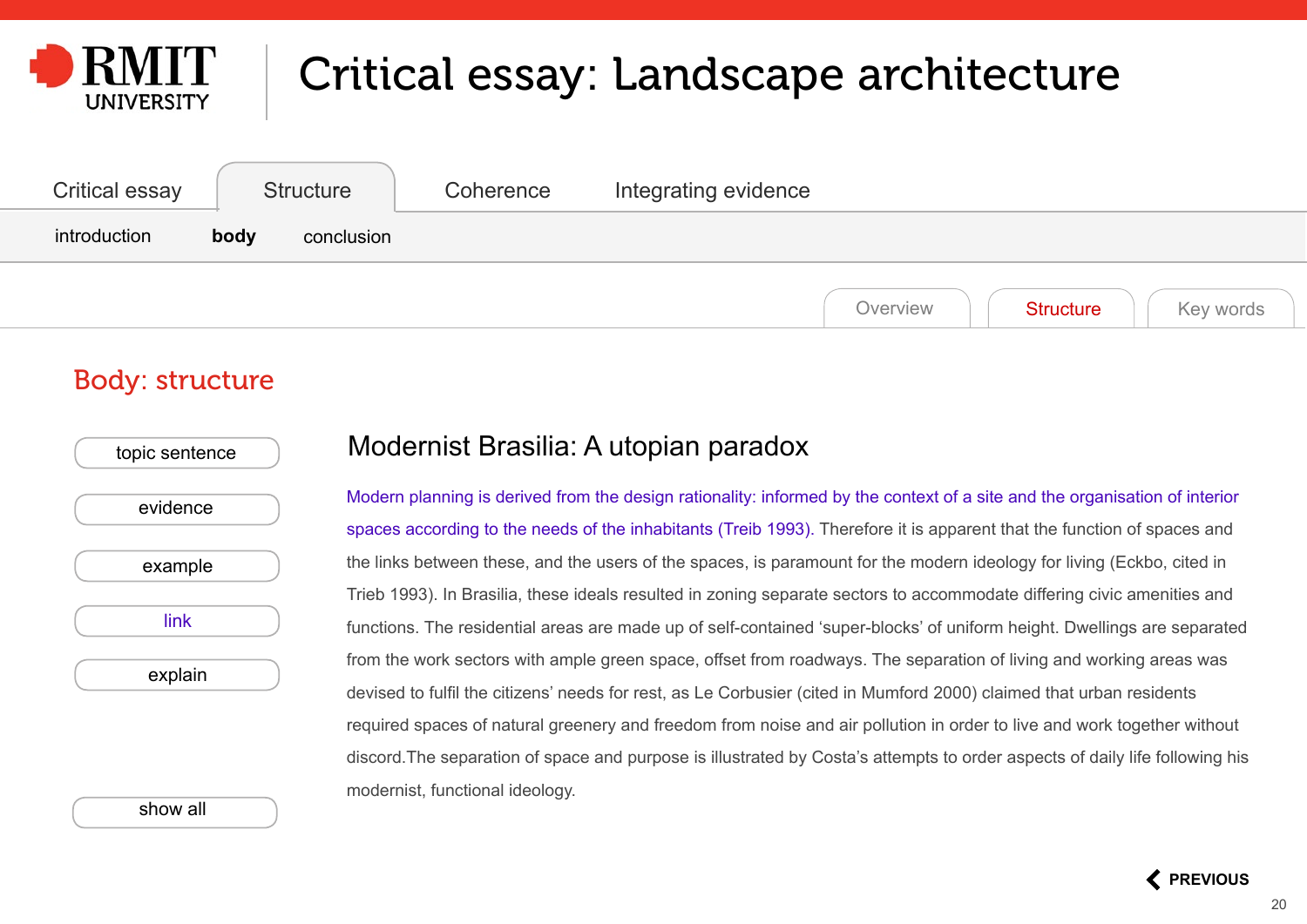<span id="page-20-0"></span>

| <b>Critical essay</b> | <b>Structure</b>   | Coherence | Integrating evidence                      |
|-----------------------|--------------------|-----------|-------------------------------------------|
| introduction          | body<br>conclusion |           |                                           |
|                       |                    |           | Key words<br>Overview<br><b>Structure</b> |

#### Body: structure

| evidence<br>example<br>link |  |
|-----------------------------|--|
|                             |  |
|                             |  |
|                             |  |
| explain                     |  |

[show all](#page-22-0)

#### Modernist Brasilia: A utopian paradox

Modernism in Brazil arose from optimistic visions of progress and stability. Brasilia, the new federal capital, was based on modernist principles on a very large scale. Commissioned to be the 'capital of hope' (Wheeler 2007, p. 64), it was meant to fulfil forecasts for an optimistic future, to be an 'elegy to progress, to modernity' (Madeleno 1996, p. 274). With these clearly modernist principles of promise and progress, Costa and Niemeyer developed the formal layout in the 'pilot plan' for Brasilia. The space was ordered into zones defined by two main axes: the 'monumental' and the 'highway' that intersected in a cross shape 'resulting in the modernist analogy to the wings of an aeroplane' (Wright & Turkienicz 1998, p. 349). The spaces between were then ordered following Le Corbusier's principles of the functional city: spaces for specific purposes (Le Corbusier, cited in Mumford 2000). Hence, residential dwellings and places of work were separated and industry was removed to the outskirts of the city; cultural precincts were established near the green and open residential precincts; and the movement of pedestrians and vehicles was separated (Wright & Turkienicz 1998, p. 349). This initial planning was to be repeated in the utopian vision for the interior spaces.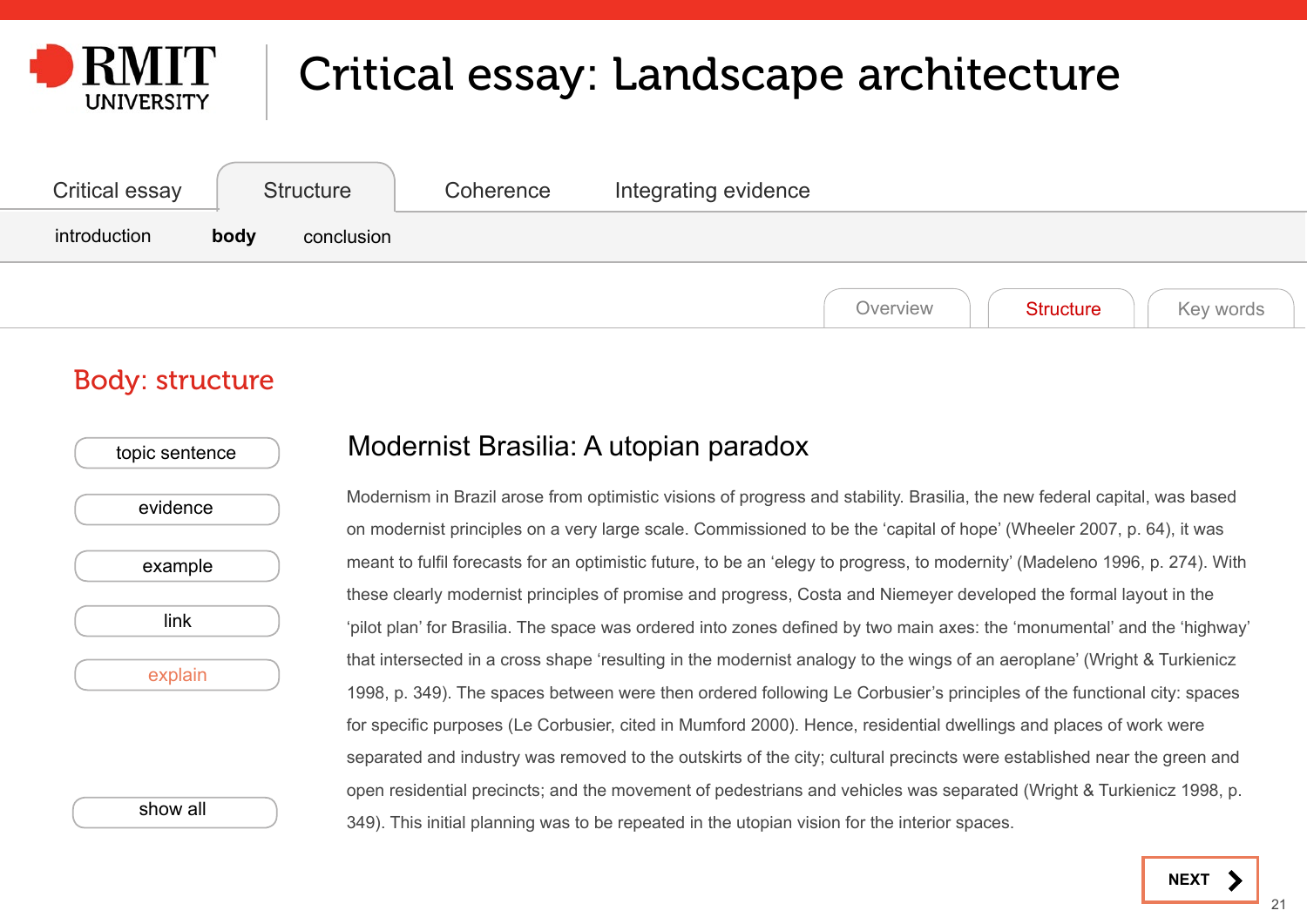<span id="page-21-0"></span>

| <b>Critical essay</b> | <b>Structure</b>   | Coherence | Integrating evidence                      |
|-----------------------|--------------------|-----------|-------------------------------------------|
| introduction          | body<br>conclusion |           |                                           |
|                       |                    |           | Key words<br>Overview<br><b>Structure</b> |

#### Body: structure

| topic sentence |  |
|----------------|--|
| evidence       |  |
| example        |  |
| link           |  |
| explain        |  |
|                |  |
|                |  |

[show all](#page-22-0)

#### Modernist Brasilia: A utopian paradox

Modern planning is derived from the design rationality: informed by the context of a site and the organisation of interior spaces according to the needs of the inhabitants (Treib 1993). Therefore it is apparent that the function of spaces and the links between these, and the users of the spaces, is paramount for the modern ideology for living (Eckbo, cited in Trieb 1993). In Brasilia, these ideals resulted in zoning separate sectors to accommodate differing civic amenities and functions. The residential areas are made up of self-contained 'super-blocks' of uniform height. Dwellings are separated from the work sectors with ample green space, offset from roadways. The separation of living and working areas was devised to fulfil the citizens' needs for rest, as Le Corbusier (cited in Mumford 2000) claimed that urban residents required spaces of natural greenery and freedom from noise and air pollution in order to live and work together without discord.The separation of space and purpose is illustrated by Costa's attempts to order aspects of daily life following his modernist, functional ideology.

 **[PREVIOUS](#page-20-0)**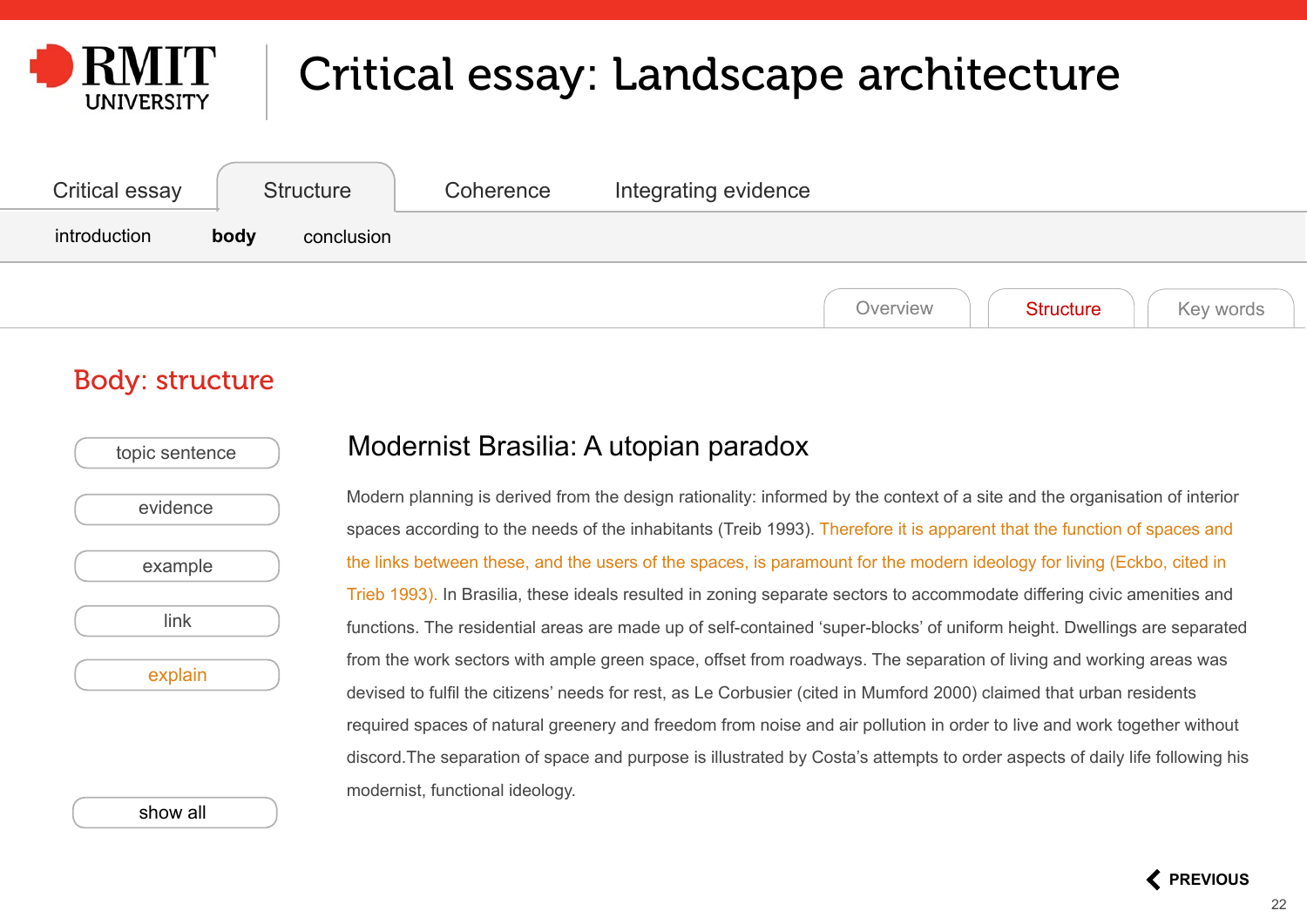<span id="page-22-0"></span>

| <b>Critical essay</b> | <b>Structure</b>   | Coherence | Integrating evidence                      |
|-----------------------|--------------------|-----------|-------------------------------------------|
| introduction          | body<br>conclusion |           |                                           |
|                       |                    |           | Key words<br>Overview<br><b>Structure</b> |

#### Body: structure

| topic sentence |  |
|----------------|--|
| evidence       |  |
| example        |  |
| link           |  |
| explain        |  |
|                |  |
|                |  |

show all

#### Modernist Brasilia: A utopian paradox

Modernism in Brazil arose from optimistic visions of progress and stability. Brasilia, the new federal capital, was based on modernist principles on a very large scale. Commissioned to be the 'capital of hope' (Wheeler 2007, p. 64), it was meant to fulfil forecasts for an optimistic future, to be an 'elegy to progress, to modernity' (Madeleno 1996, p. 274). With these clearly modernist principles of promise and progress, Costa and Niemeyer developed the formal layout in the 'pilot plan' for Brasilia. The space was ordered into zones defined by two main axes: the 'monumental' and the 'highway' that intersected in a cross shape 'resulting in the modernist analogy to the wings of an aeroplane' (Wright & Turkienicz 1998, p. 349). The spaces between were then ordered following Le Corbusier's principles of the functional city: spaces for specific purposes (Le Corbusier, cited in Mumford 2000). Hence, residential dwellings and places of work were separated and industry was removed to the outskirts of the city; cultural precincts were established near the green and open residential precincts; and the movement of pedestrians and vehicles was separated (Wright & Turkienicz 1998, p. 349). This initial planning was to be repeated in the utopian vision for the interior spaces.

**[NEXT](#page-23-0)**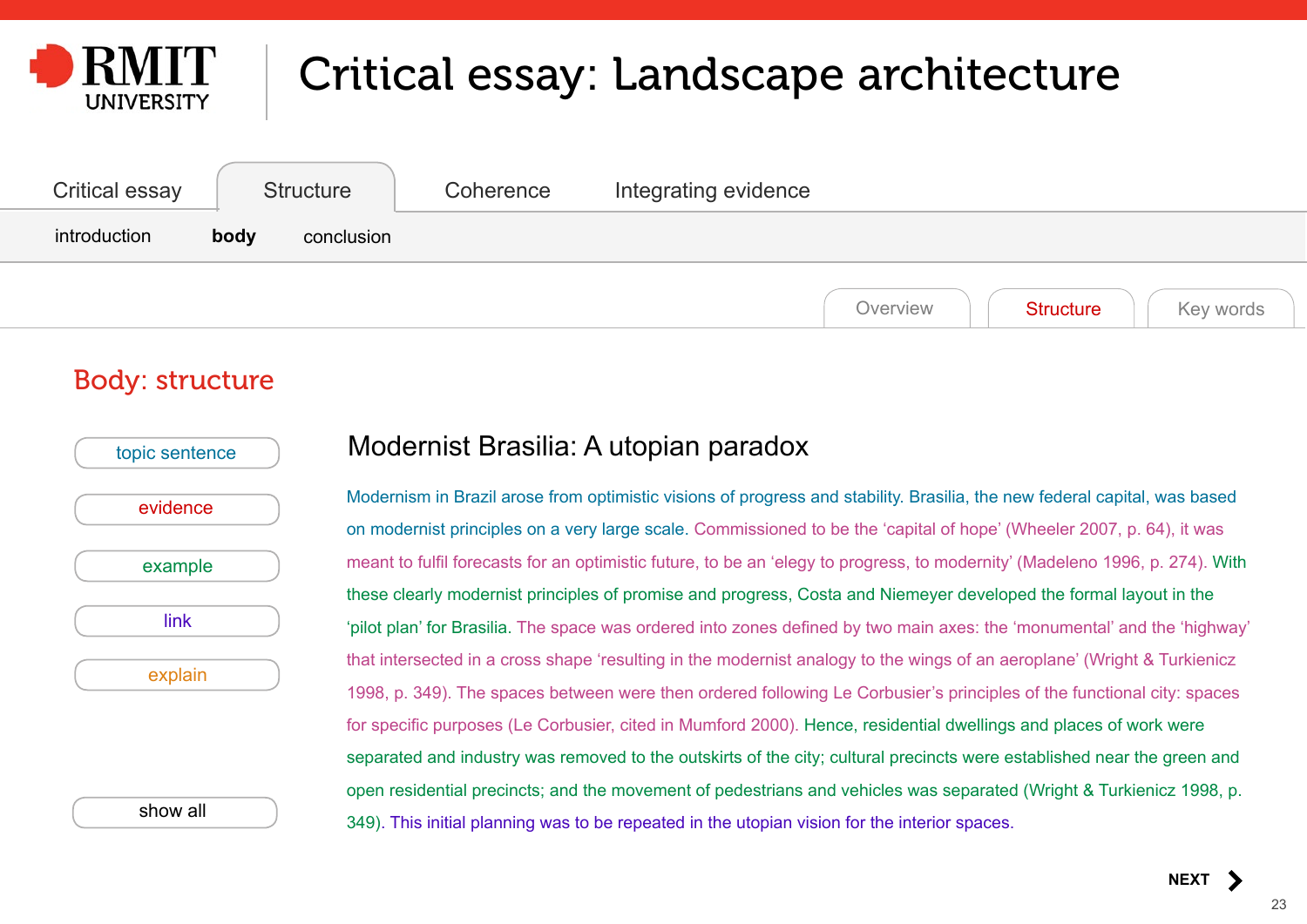<span id="page-23-0"></span>

| Critical essay | Structure          | Coherence | Integrating evidence                      |
|----------------|--------------------|-----------|-------------------------------------------|
| introduction   | body<br>conclusion |           |                                           |
|                |                    |           | Key words<br>Overview<br><b>Structure</b> |

#### Body: structure

| topic sentence |
|----------------|
|                |
| evidence       |
|                |
| example        |
|                |
| link           |
| explain        |
|                |
|                |
|                |

[show all](#page-22-0)

#### Modernist Brasilia: A utopian paradox

Modern planning is derived from the design rationality: informed by the context of a site and the organisation of interior spaces according to the needs of the inhabitants (Treib 1993). Therefore it is apparent that the function of spaces and the links between these, and the users of the spaces, is paramount for the modern ideology for living (Eckbo, cited in Trieb 1993). In Brasilia, these ideals resulted in zoning separate sectors to accommodate differing civic amenities and functions. The residential areas are made up of self-contained 'super-blocks' of uniform height. Dwellings are separated from the work sectors with ample green space, offset from roadways. The separation of living and working areas was devised to fulfil the citizens' needs for rest, as Le Corbusier (cited in Mumford 2000) claimed that urban residents required spaces of natural greenery and freedom from noise and air pollution in order to live and work together without discord.The separation of space and purpose is illustrated by Costa's attempts to order aspects of daily life following his modernist, functional ideology.

 **[PREVIOUS](#page-22-0)**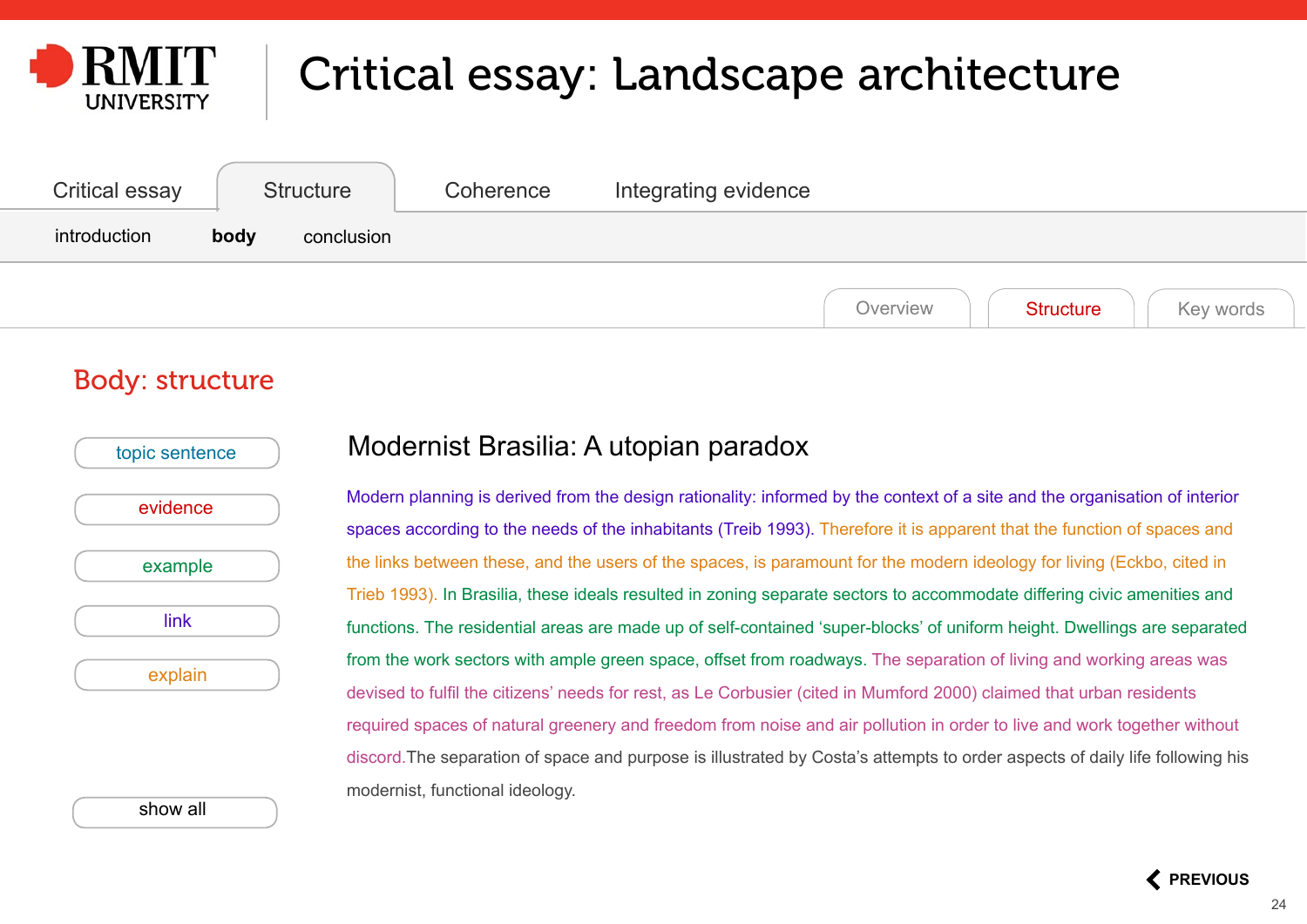<span id="page-24-0"></span>

| <b>Critical essay</b> | Structure          | Coherence | Integrating evidence                      |
|-----------------------|--------------------|-----------|-------------------------------------------|
| introduction          | body<br>conclusion |           |                                           |
|                       |                    |           | Key words<br>Overview<br><b>Structure</b> |

### Body: key words

#### Modernist Brasilia: A utopian paradox

Key words (themes, concepts and framework)

Modernism in Brazil arose from optimistic visions of **progress** and **stability**. Brasilia, the new federal capital, was based on modernist principles on a very large scale. Commissioned to be the 'capital of hope' (Wheeler 2007, p. 64), it was meant to fulfil forecasts for an optimistic future, to be an 'elegy to progress, to modernity' (Madeleno 1996, p. 274). With these clearly modernist principles of **promise** and **progress**, Costa and Niemeyer developed the formal layout in the 'pilot plan' for Brasilia. The space was ordered into zones defined by two main axes: the 'monumental' and the 'highway' that intersected in a cross shape 'resulting in the modernist analogy to the wings of an aeroplane' (Wright & Turkienicz 1998, p. 349). The spaces between were then ordered following Le Corbusier's principles of the functional city: spaces for specific purposes (Le Corbusier, cited in Mumford 2000). Hence, residential dwellings and places of work were separated and industry was removed to the outskirts of the city; cultural precincts were established near the green and open residential precincts; and the movement of pedestrians and vehicles was separated (Wright & Turkienicz 1998, p. 349). This initial planning was to be repeated in the **utopian** vision for the interior spaces.

**[NEXT](#page-25-0)**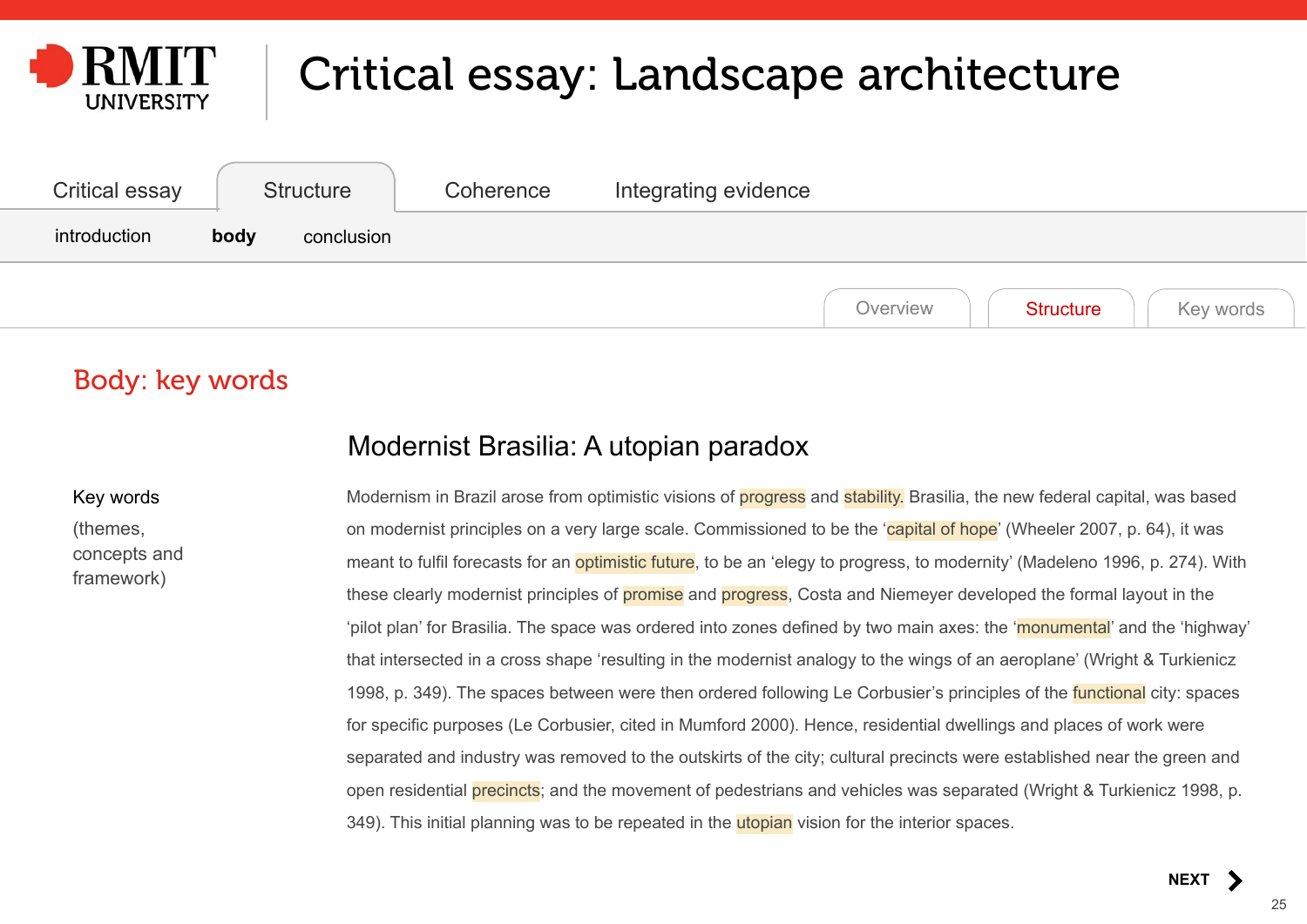<span id="page-25-0"></span>

| Critical essay | <b>Structure</b>   | Coherence | Integrating evidence  |           |
|----------------|--------------------|-----------|-----------------------|-----------|
| introduction   | body<br>conclusion |           |                       |           |
|                |                    |           | Structure<br>Overview | Key words |

### Body: key words

#### Modernist Brasilia: A utopian paradox

#### Key words

(themes, concepts and framework)

Modern planning is derived from the design rationality: informed by the context of a site and the organisation of interior spaces according to the needs of the inhabitants (Treib 1993). Therefore it is apparent that the function of spaces and the links between these, and the users of the spaces, is paramount for the modern ideology for living (Eckbo, cited in Trieb 1993). In Brasilia, these ideals resulted in zoning separate sectors to accommodate differing civic amenities and functions. The residential areas are made up of self-contained 'super-blocks' of uniform height. Dwellings are separated from the work sectors with ample green space, offset from roadways. The separation of living and working areas was devised to fulfil the citizens' needs for rest, as Le Corbusier (cited in Mumford 2000) claimed that urban residents required spaces of natural greenery and freedom from noise and air pollution in order to live and work together without discord.The separation of space and purpose is illustrated by Costa's attempts to order aspects of daily life following his modernist, functional ideology.

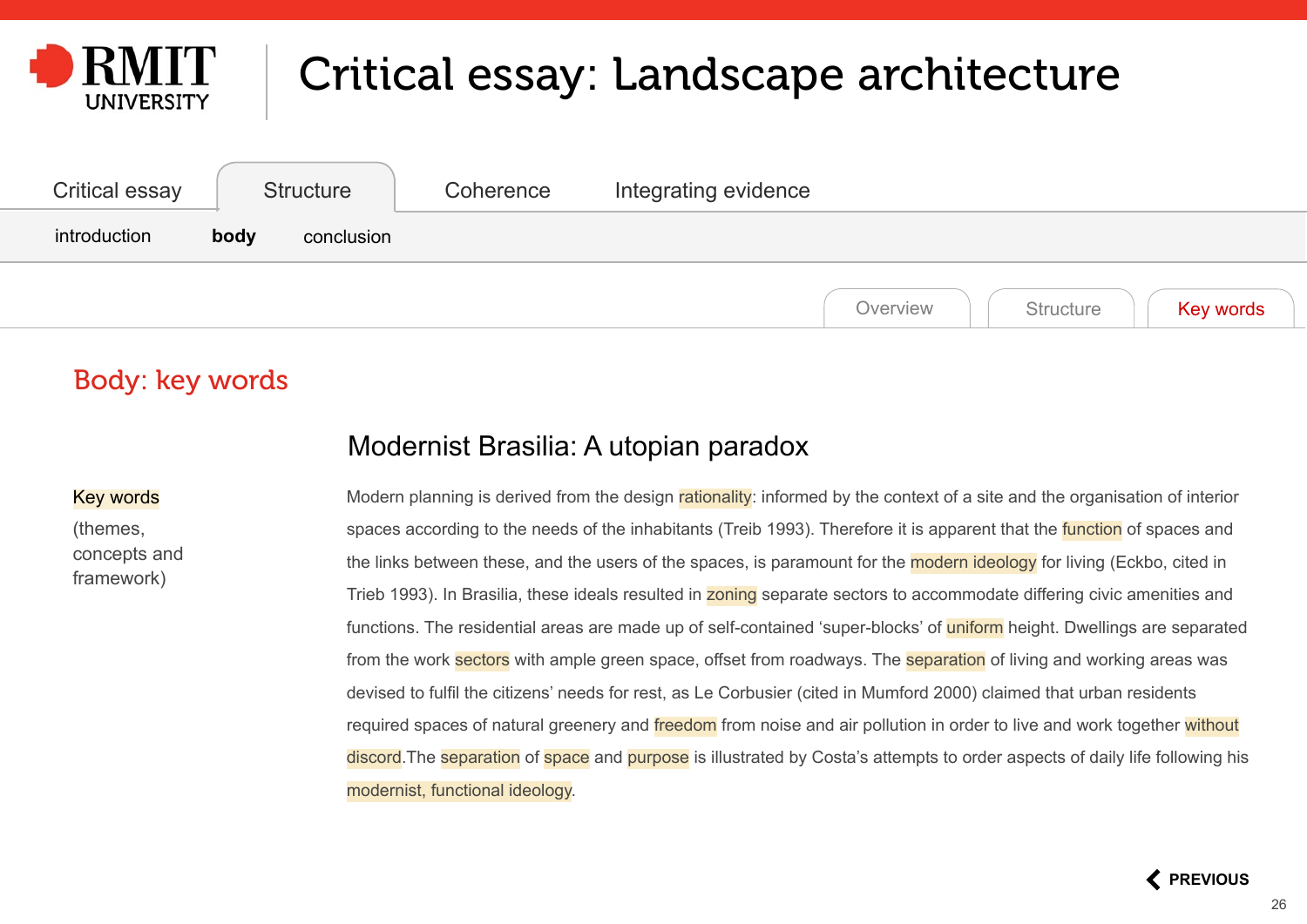<span id="page-26-0"></span>

| <b>Critical essay</b> | <b>Structure</b>   | Coherence | Integrating evidence               |  |
|-----------------------|--------------------|-----------|------------------------------------|--|
| introduction          | conclusion<br>body |           |                                    |  |
|                       |                    |           | Overview<br>Structure<br>Key words |  |

### **Conclusion**

The conclusion is your final opportunity to persuade the reader of your position based on the information you have presented. An effective conclusion establishes a sense of completeness.

#### **Your conclusion should:**

- restate your position
- summarise how the most important evidence supports this
- show how your position is related to the broader body of knowledge of this field/topic.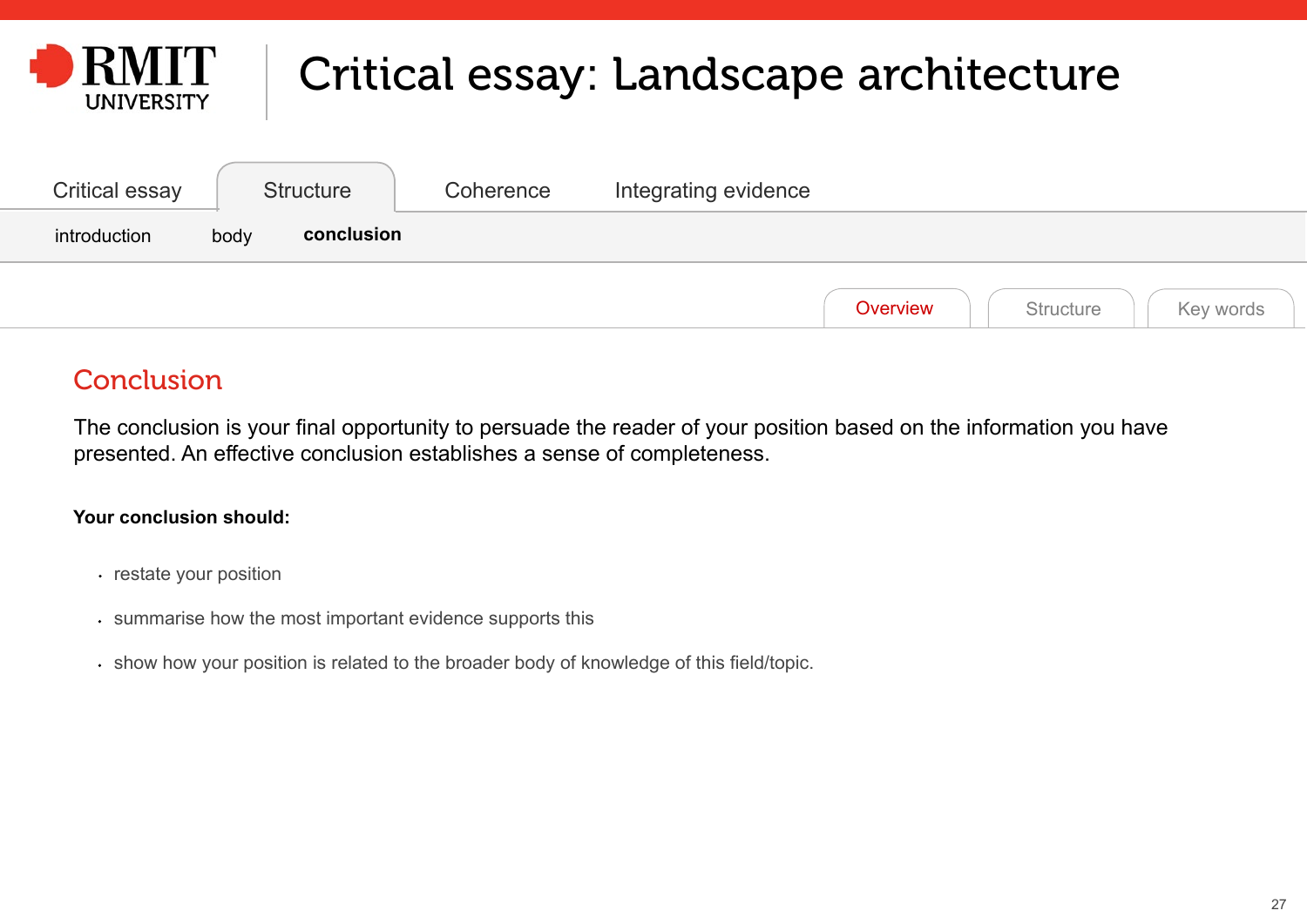<span id="page-27-0"></span>

| <b>Critical essay</b> | <b>Structure</b>   | Coherence | Integrating evidence                      |
|-----------------------|--------------------|-----------|-------------------------------------------|
| introduction          | conclusion<br>body |           |                                           |
|                       |                    |           | Overview<br><b>Structure</b><br>Key words |

#### Conclusion: structure

[restate the argument](#page-28-0)

#### Modernist Brasilia: A utopian paradox

[sum up the main points](#page-29-0)

[relate to the broader](#page-30-0)  [topic](#page-30-0)

[show all](#page-31-0)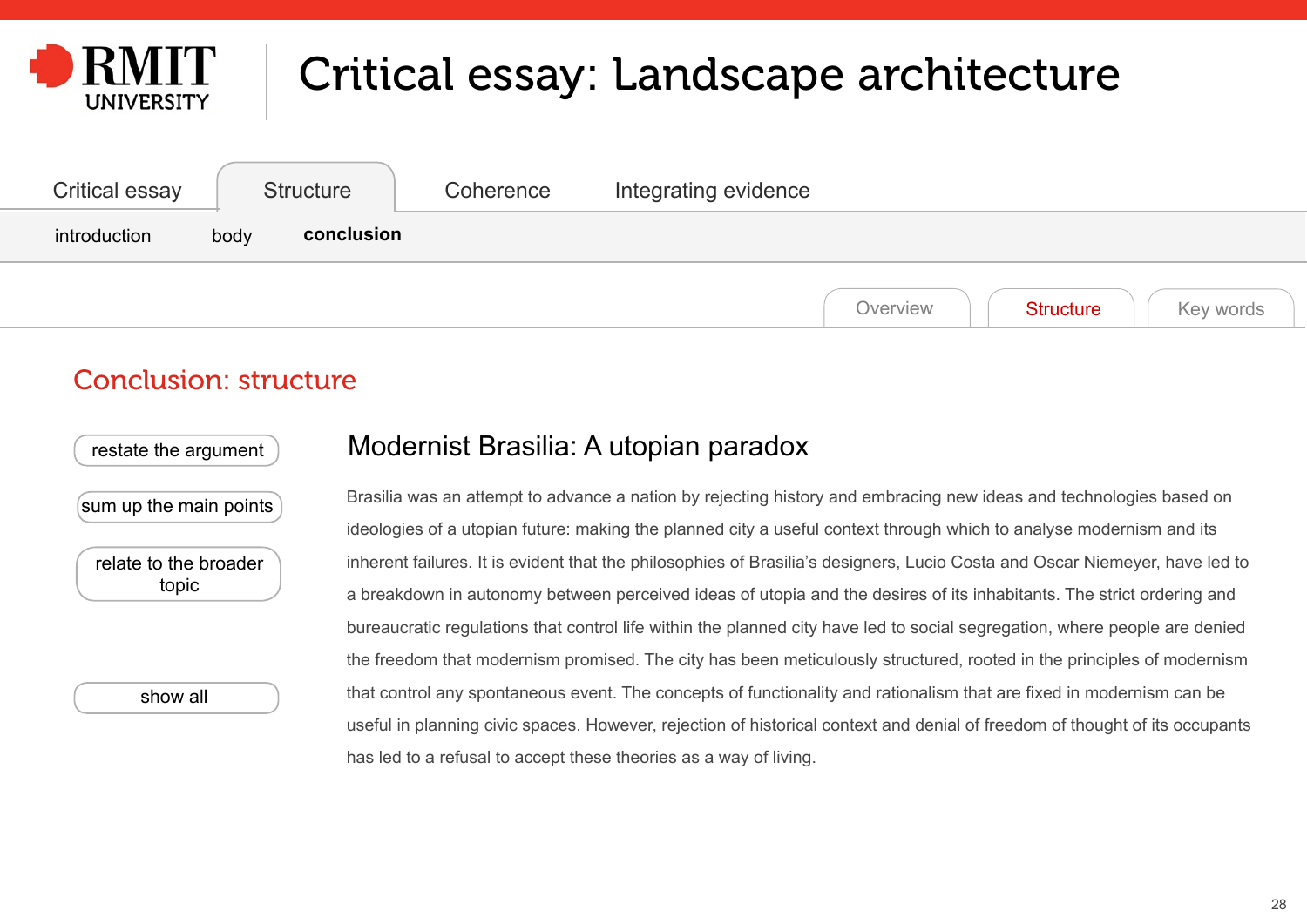<span id="page-28-0"></span>

| <b>Critical essay</b> | <b>Structure</b>   | Coherence | Integrating evidence                      |
|-----------------------|--------------------|-----------|-------------------------------------------|
| introduction          | conclusion<br>body |           |                                           |
|                       |                    |           | Key words<br><b>Structure</b><br>Overview |

#### Conclusion: structure

restate the argument

[sum up the main points](#page-29-0)

relate to the broader topic

[show all](#page-31-0)

#### Modernist Brasilia: A utopian paradox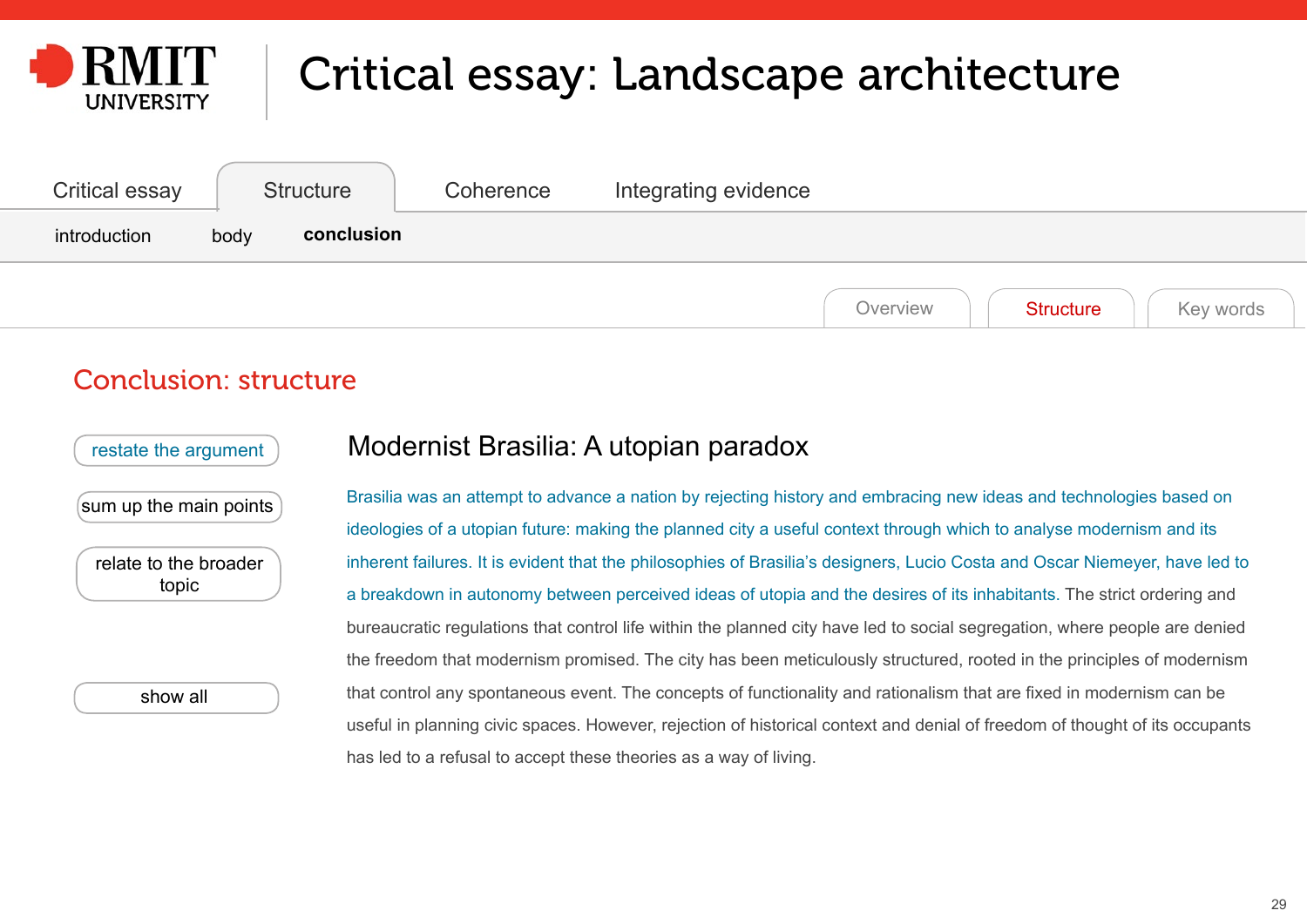<span id="page-29-0"></span>

| Critical essay | Structure          | Coherence | Integrating evidence                      |
|----------------|--------------------|-----------|-------------------------------------------|
| introduction   | conclusion<br>body |           |                                           |
|                |                    |           | Key words<br><b>Structure</b><br>Overview |

#### Conclusion: structure

[restate the argument](#page-28-0)

#### Modernist Brasilia: A utopian paradox

sum up the main points

[relate to the broader](#page-30-0)  [topic](#page-30-0)

[show all](#page-31-0)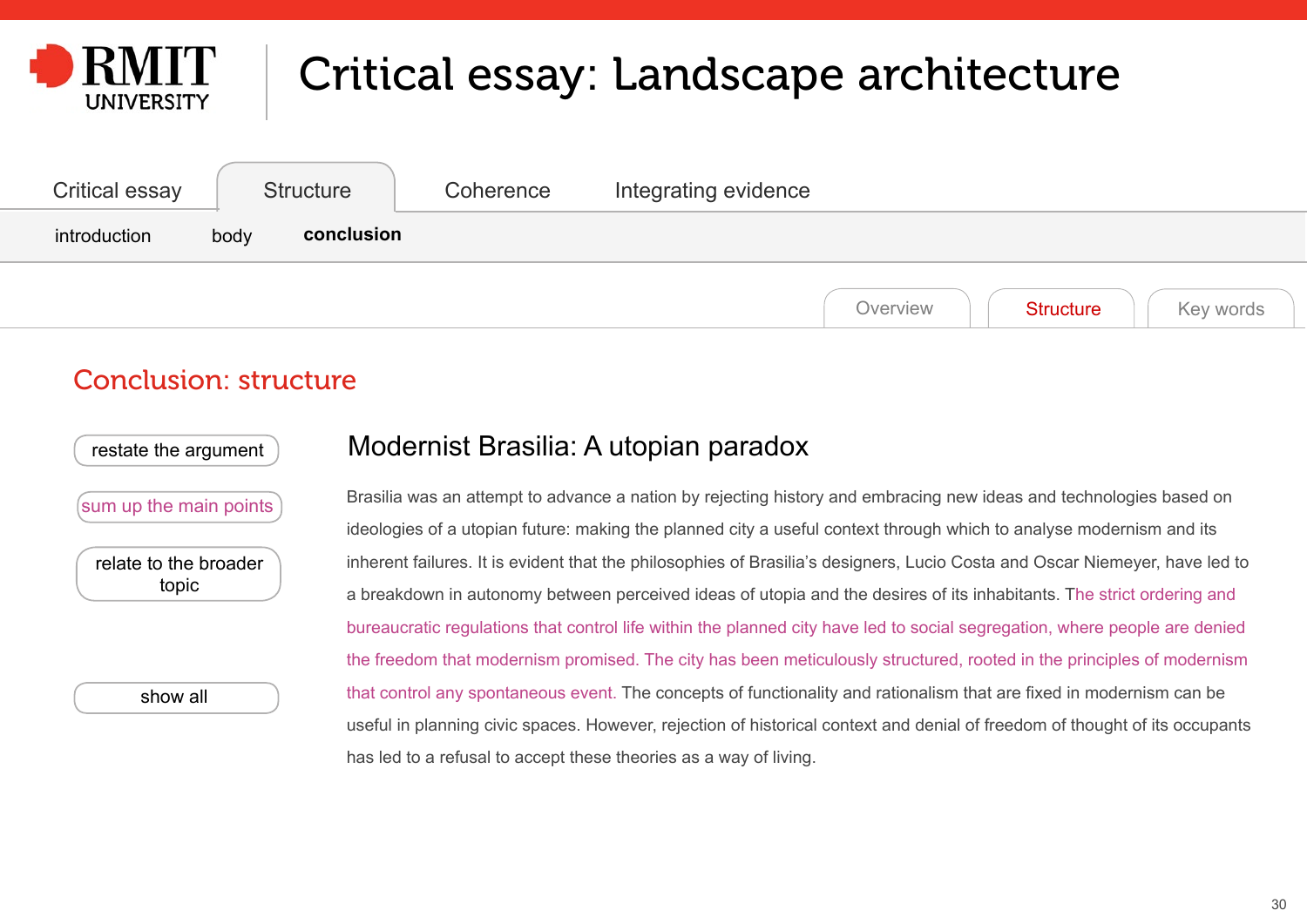<span id="page-30-0"></span>

| Critical essay | <b>Structure</b>   | Coherence | Integrating evidence                      |
|----------------|--------------------|-----------|-------------------------------------------|
| introduction   | conclusion<br>body |           |                                           |
|                |                    |           | <b>Structure</b><br>Key words<br>Overview |

#### Conclusion: structure

[restate the argument](#page-28-0)

#### Modernist Brasilia: A utopian paradox

[sum up the main points](#page-29-0)

relate to the broader topic

[show all](#page-31-0)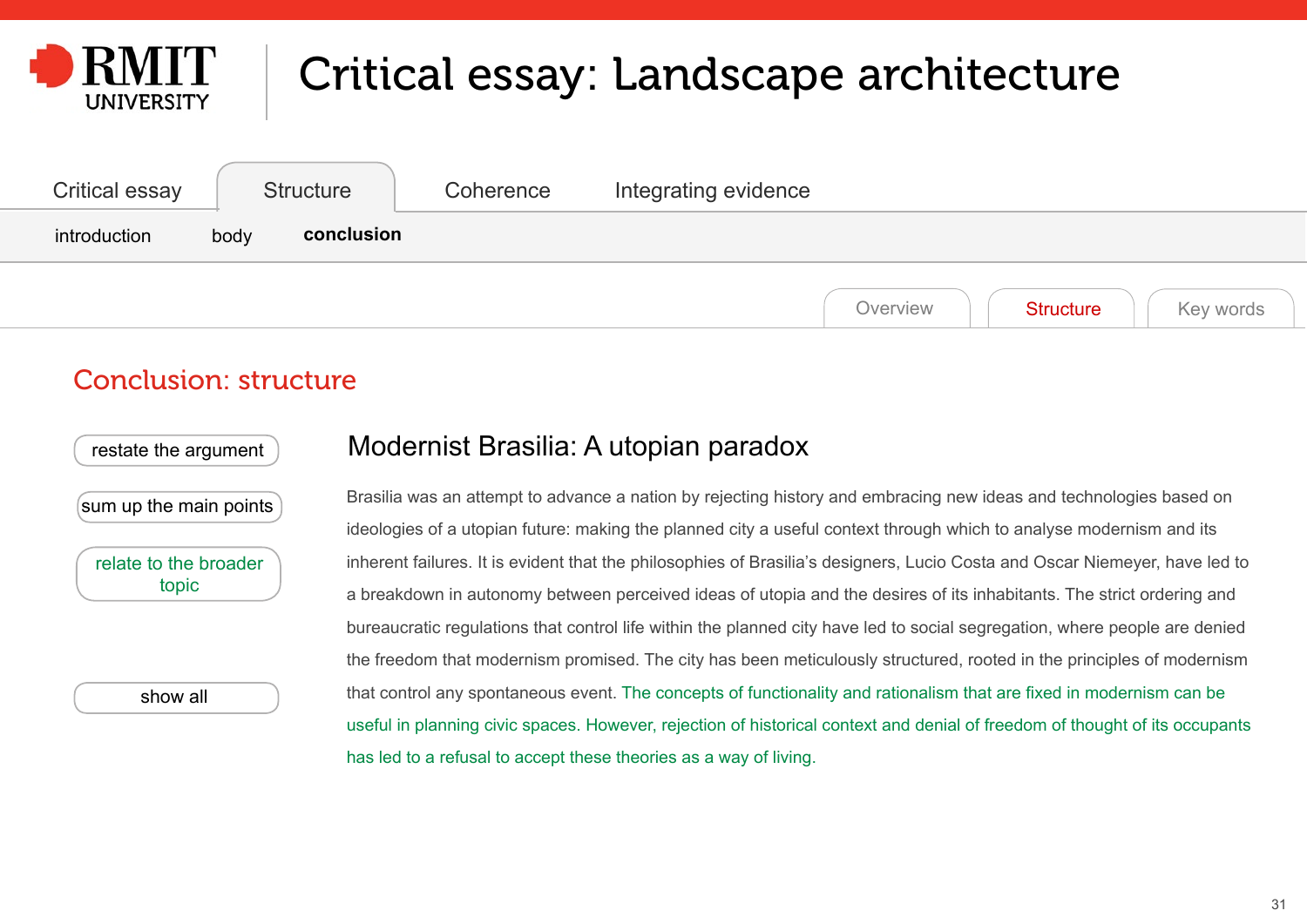<span id="page-31-0"></span>

| Critical essay | <b>Structure</b>   | Coherence | Integrating evidence                      |
|----------------|--------------------|-----------|-------------------------------------------|
| introduction   | conclusion<br>body |           |                                           |
|                |                    |           | <b>Structure</b><br>Overview<br>Key words |

#### Conclusion: structure

[restate the argument](#page-28-0)

[sum up the main points](#page-29-0)

[relate to the broader](#page-30-0)  [topic](#page-30-0)

show all

#### Modernist Brasilia: A utopian paradox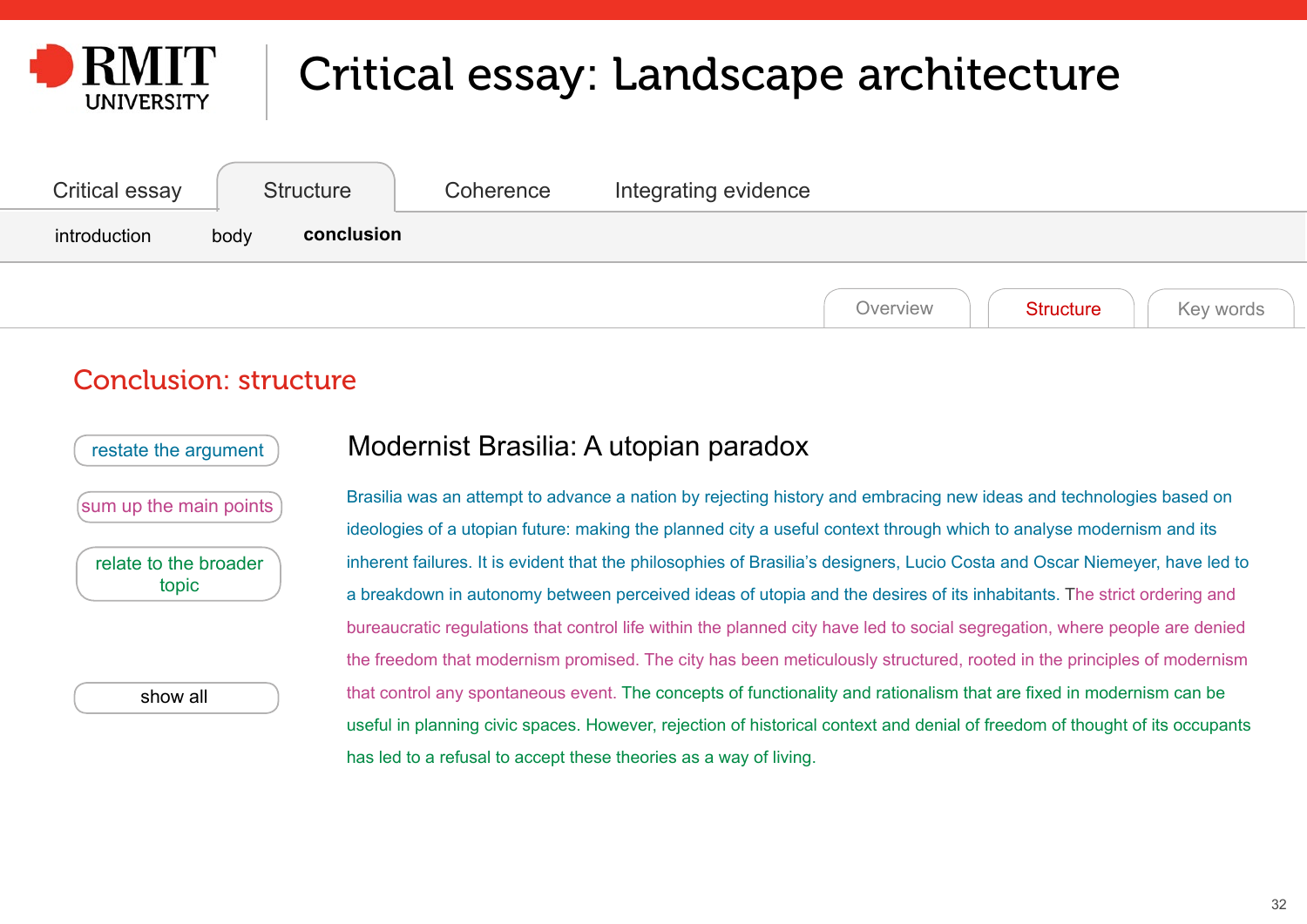<span id="page-32-0"></span>

| Critical essay | <b>Structure</b>   | Coherence | Integrating evidence               |
|----------------|--------------------|-----------|------------------------------------|
| introduction   | conclusion<br>body |           |                                    |
|                |                    |           | Key words<br>Structure<br>Overview |

### Conclusion: key words

#### Modernist Brasilia: A utopian paradox

#### Key words

(themes, concepts and framework)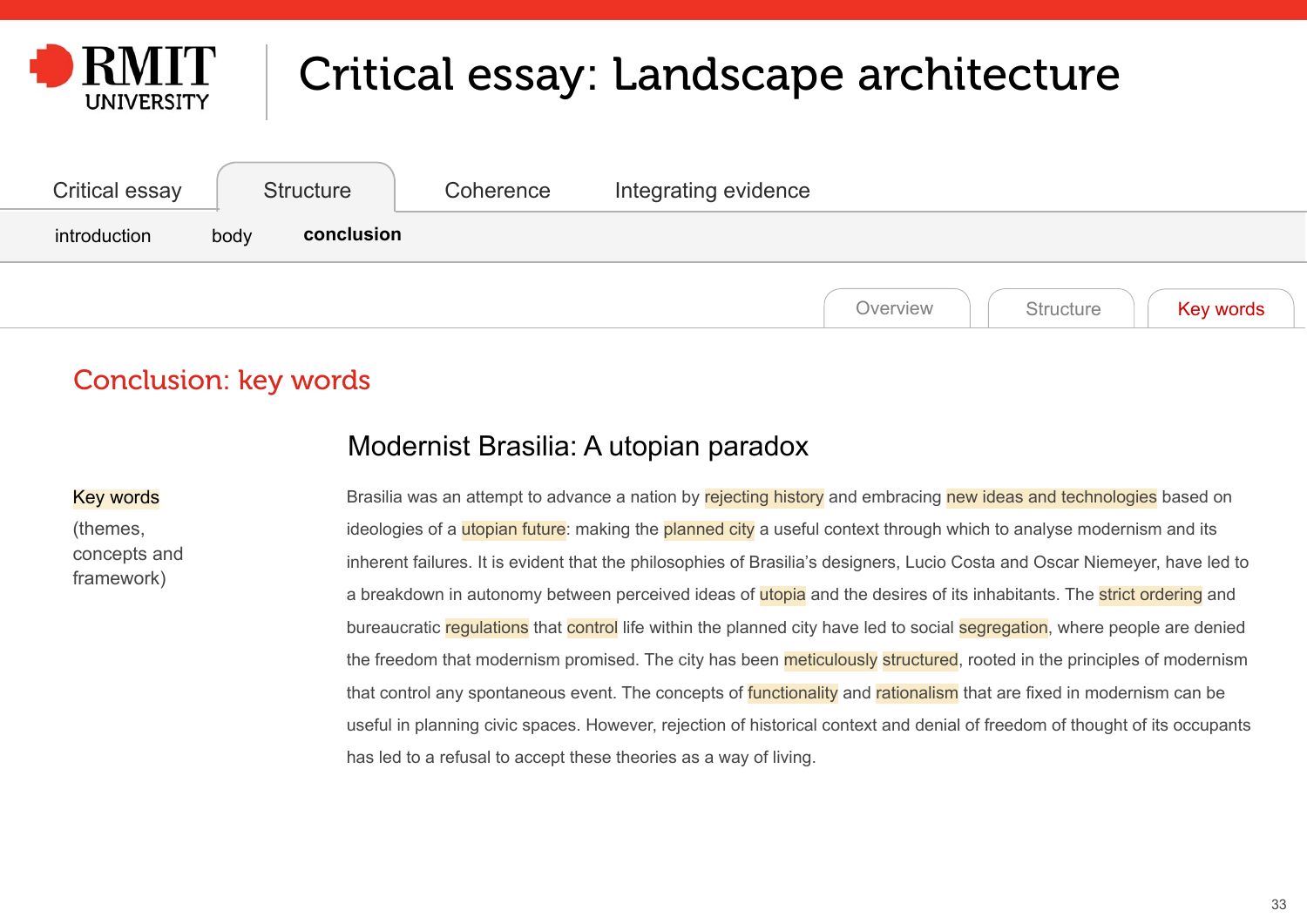<span id="page-33-0"></span>

| Critical essay | <b>Structure</b> | <b>Coherence</b> | Integrating evidence |
|----------------|------------------|------------------|----------------------|
| coherence      | cohesion         |                  |                      |

### Building a coherent argument

The structure of your essay provides a framework for the logical development of your argument, from the introduction through the body and to the conclusion.

Each paragraph should develop your main argument (thesis) and link to the next paragraph to build coherence. The repetition of key words from the concepts and themes of the framework reinforces cohesion throughout the text.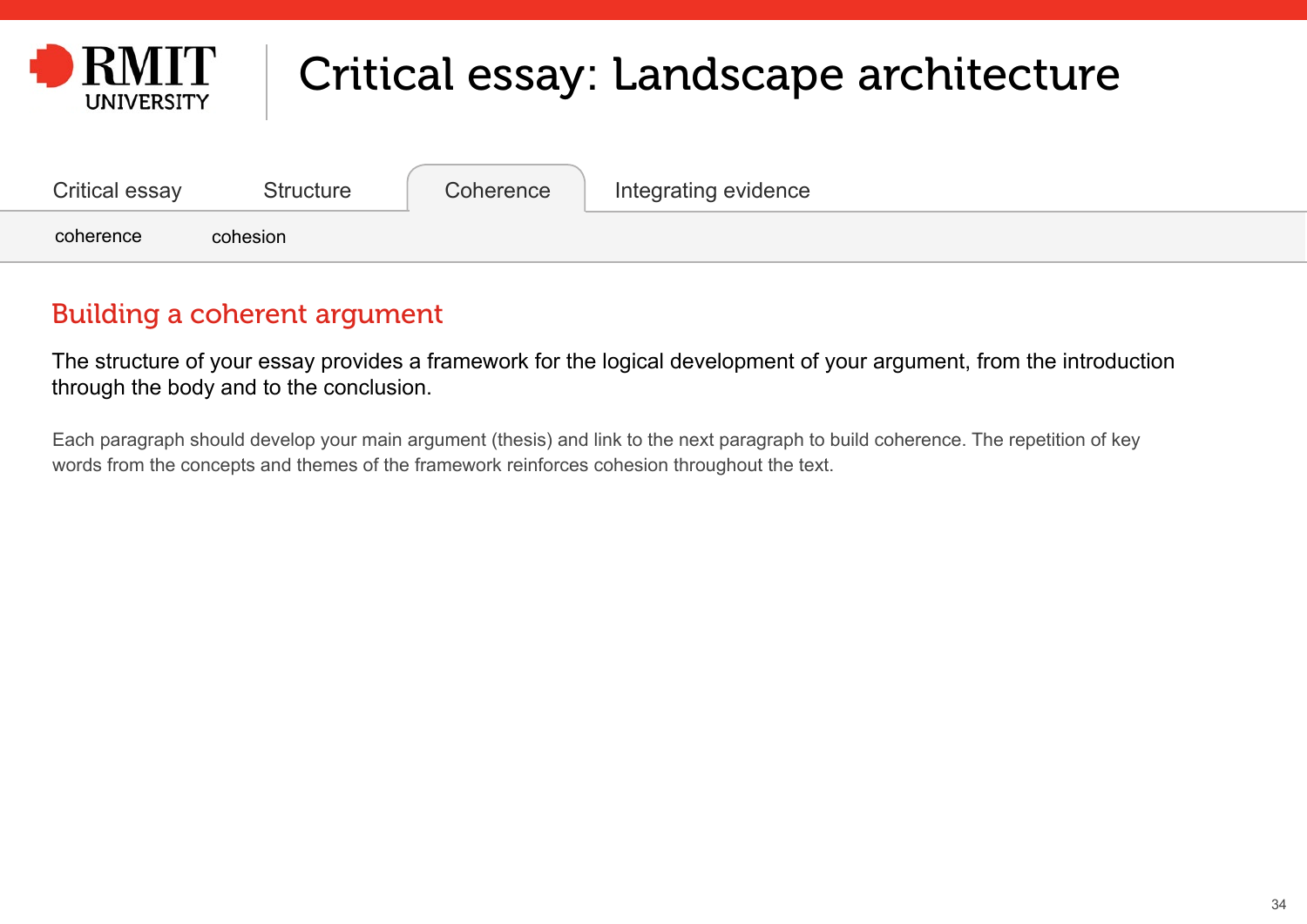<span id="page-34-0"></span>

| Critical essay | <b>Structure</b> | Coherence | Integrating evidence |
|----------------|------------------|-----------|----------------------|
| coherence      | cohesion         |           |                      |

### **Coherence**

The diagram shows how the writer's argument logically develops through the overall structure of the essay.

Each paragraph contains evidence grouped and categorised around one main idea.

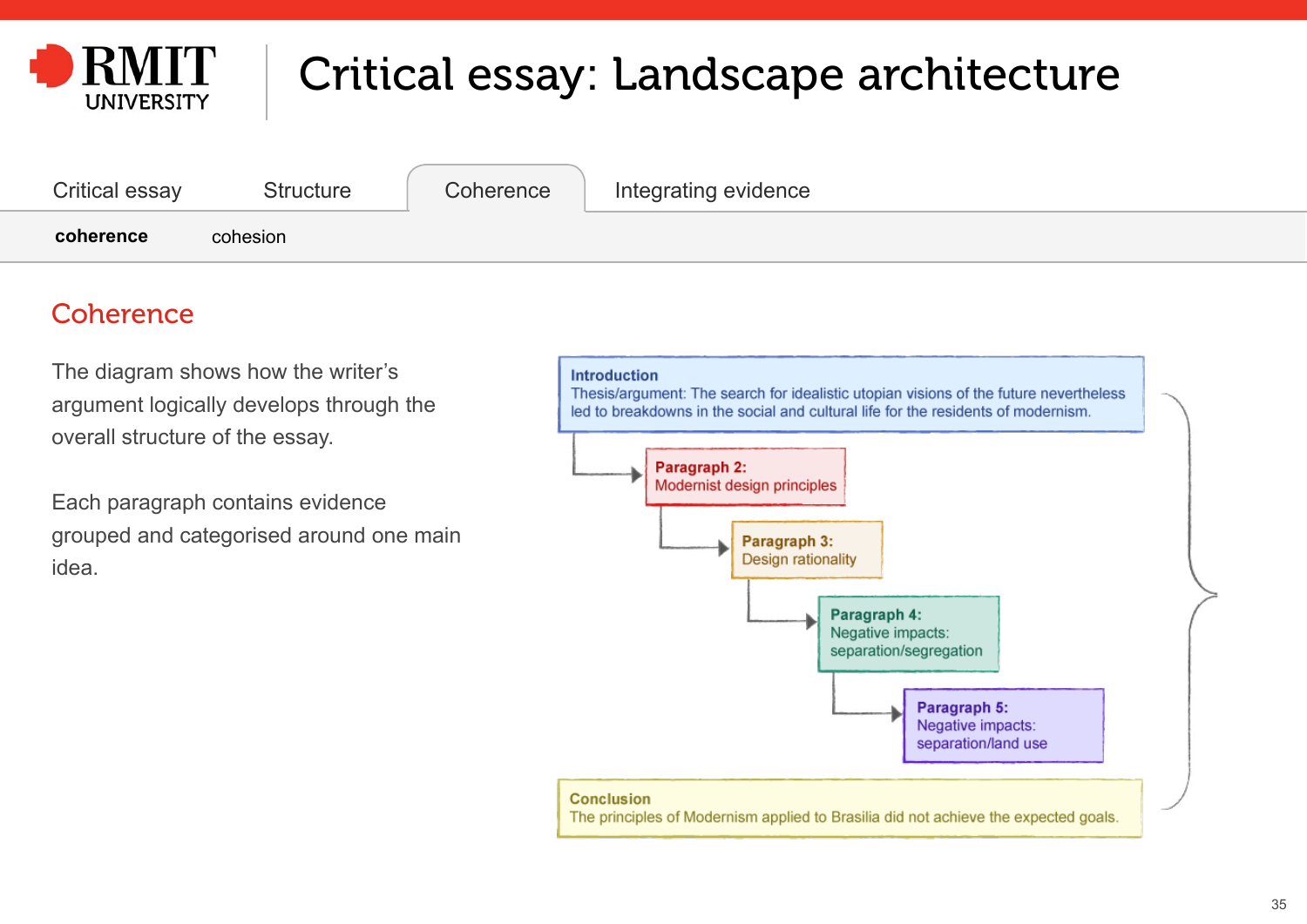<span id="page-35-0"></span>

| Critical essay | Structure | Coherence | Integrating evidence |
|----------------|-----------|-----------|----------------------|
| coherence      | cohesion  |           |                      |

### Cohesion

The diagram below shows how the writer uses key words and concepts from their research to reinforce cohesion throughout the text.

Note how the linking sentence in each paragraph connects to the topic sentence of the following paragraph and the conclusion links back to the introduction.

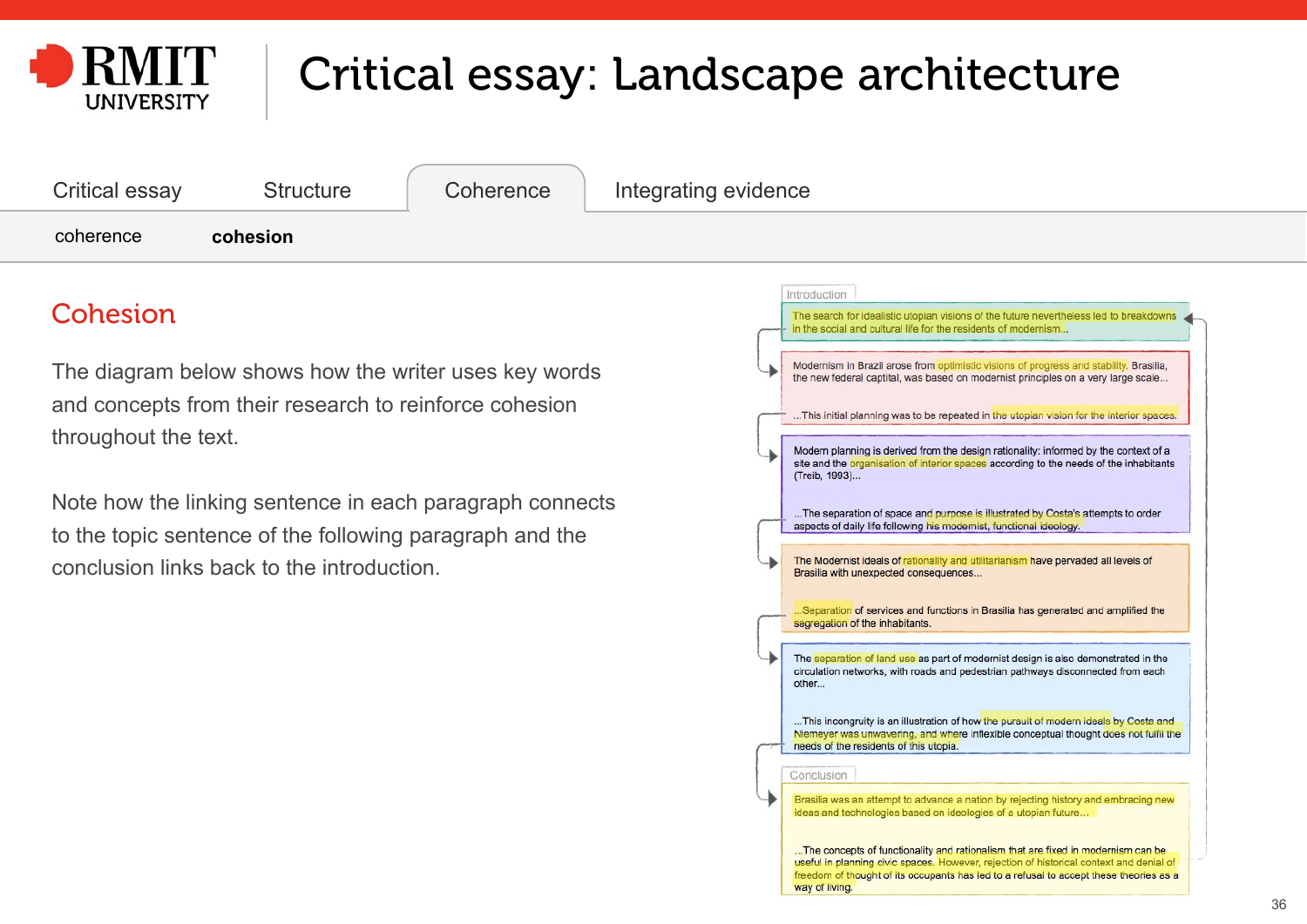<span id="page-36-0"></span>

| Critical essay | <b>Structure</b> | Coherence | Integrating evidence |  |
|----------------|------------------|-----------|----------------------|--|
| example        |                  |           |                      |  |

### Integrating evidence

To reinforce your argument, integrate the analysis of experts by using citations - both direct and indirect.

- **Direct quotations** are when you use the author's exact words and require quotation marks and a reference. These should be used sparingly and add value to your analysis, not replace it.
- **Indirect quotations** are when you paraphrase the author's words, i.e. rewrite in your own words. They also require a reference. Paraphrasing allows your own 'voice' to be heard in the text.

The example below uses the **RMIT Library Harvard referencing quide.**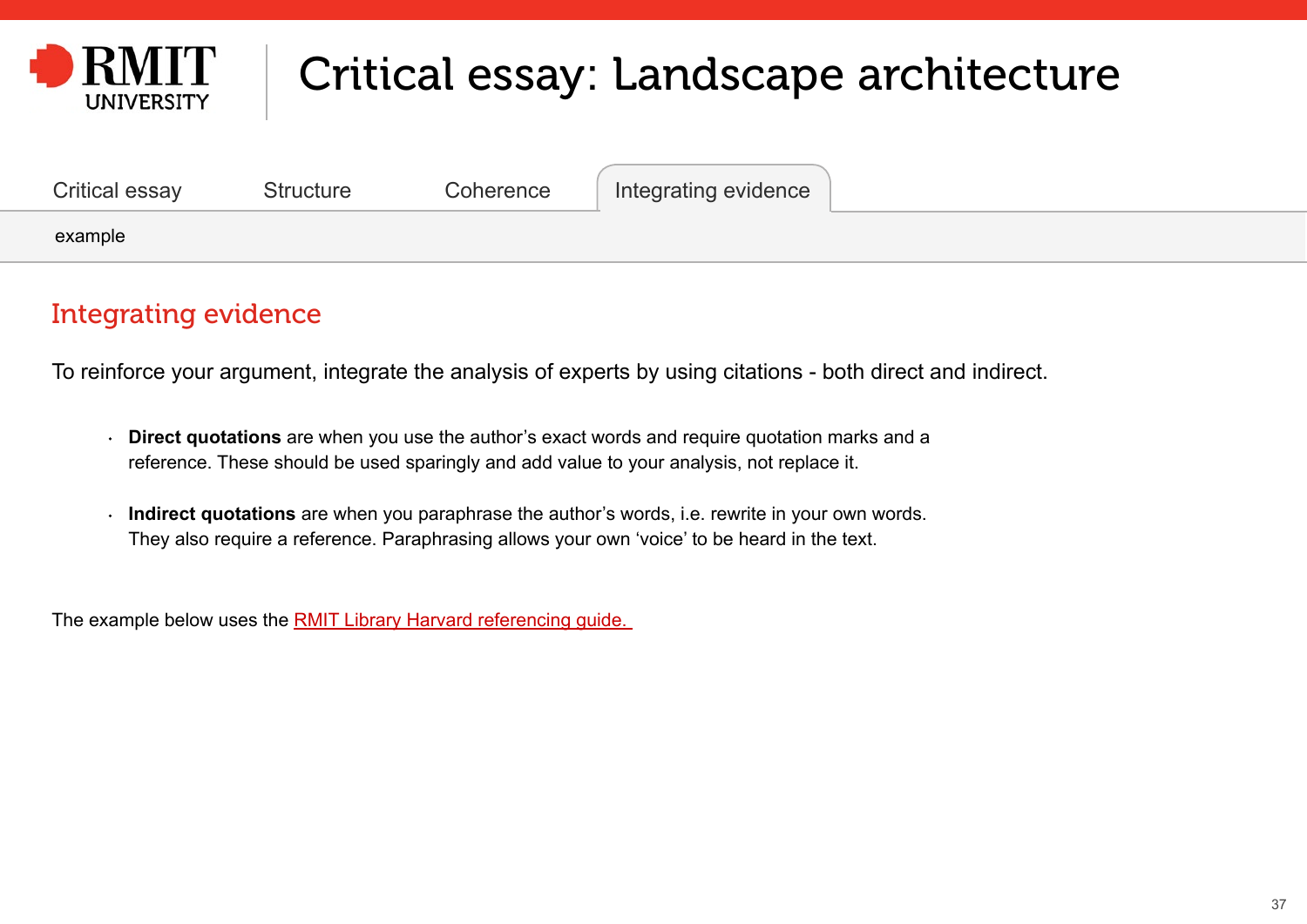<span id="page-37-0"></span>



An analysis of the urban layout sheds some light on this. Peculiarities in the combination of the highway system and the superblocks seem to have produced some bad results, at least in the case of Brasilia. The highway system is devoted to high speed motor vehicles. There are few crossings and roundabouts, and the terrain is flat. The super-blocks are self-contained dwelling units with a single access route. Inside is a relatively safe area for pedestrians, with wide entrances followed by narrower winding routes, as opposed to the wide, straight, long highways outside. When a car enters one of these axes it is naturally travelling at high speed. Pedestrians moving from one superblock to another or from one sector to another, have to cross these dangerous routes. The few underground crossings that exist are seldom used, since they are narrow, have 'L' shaped entrances and have become dirty and smelly: they are places where assaults can occur without surveillance. The combination of the superblock and the highway represents two extreme poles, with no intermediary scale. The result is a pervasive lack of continuity in the urban tissue: The space between the superblocks is clearly not a pedestrian's terrain.

*Wright, C L & Turkienicz, B 1988, 'Brasilia and the ageing of modernism', Cities, vol. 5, no. 4, pp. 347-364, viewed 1 July 2014, Elsevier Science Direct.*

#### Excerpt from article **Integration of evidence in essay**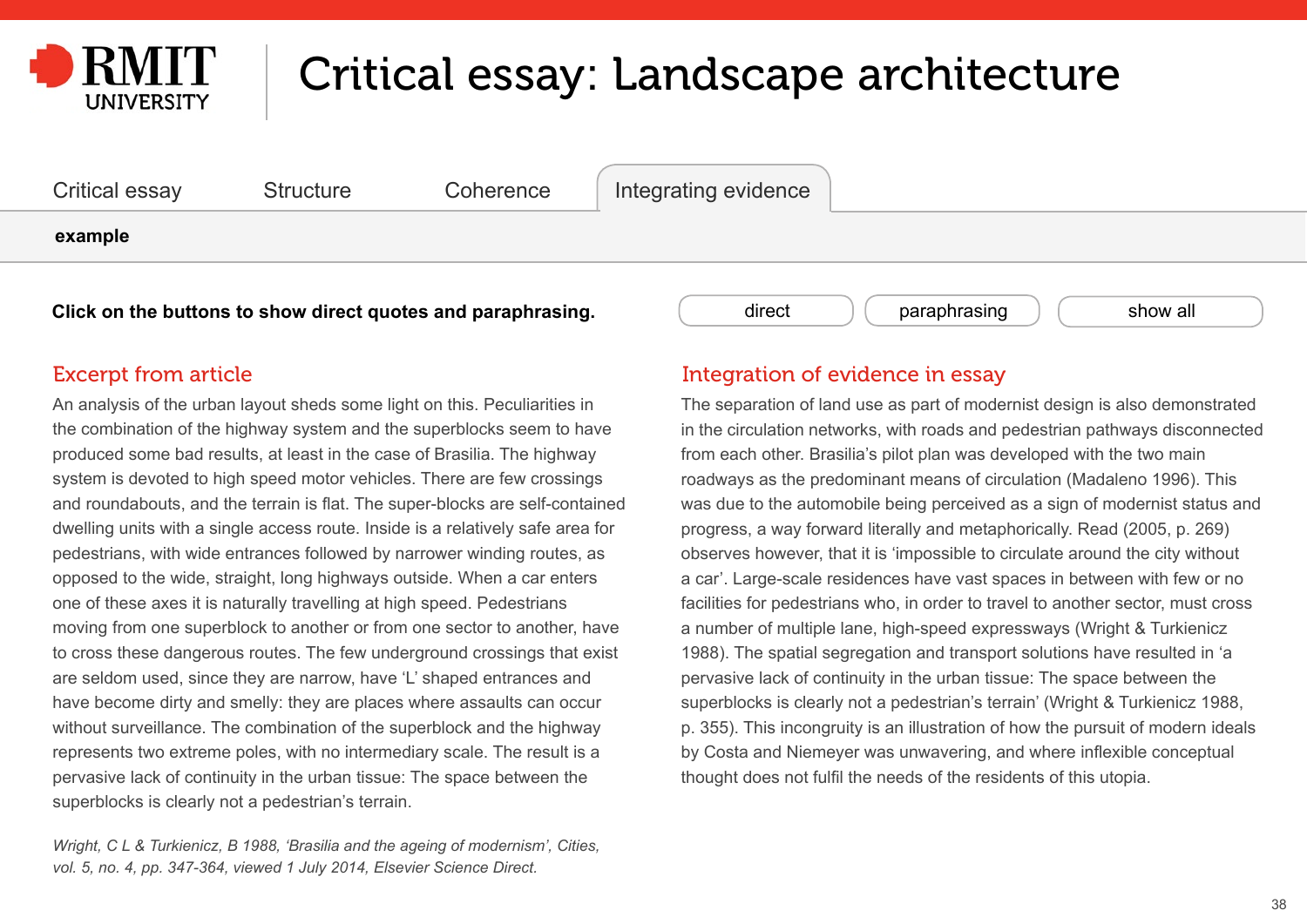<span id="page-38-0"></span>



An analysis of the urban layout sheds some light on this. Peculiarities in the combination of the highway system and the superblocks seem to have produced some bad results, at least in the case of Brasilia. The highway system is devoted to high speed motor vehicles. There are few crossings and roundabouts, and the terrain is flat. The super-blocks are self-contained dwelling units with a single access route. Inside is a relatively safe area for pedestrians, with wide entrances followed by narrower winding routes, as opposed to the wide, straight, long highways outside. When a car enters one of these axes it is naturally travelling at high speed. Pedestrians moving from one superblock to another or from one sector to another, have to cross these dangerous routes. The few underground crossings that exist are seldom used, since they are narrow, have 'L' shaped entrances and have become dirty and smelly: they are places where assaults can occur without surveillance. The combination of the superblock and the highway represents two extreme poles, with no intermediary scale. The result is a pervasive lack of continuity in the urban tissue: The space between the superblocks is clearly not a pedestrian's terrain.

*Wright, C L & Turkienicz, B 1988, 'Brasilia and the ageing of modernism', Cities, vol. 5, no. 4, pp. 347-364, viewed 1 July 2014, Elsevier Science Direct.*

#### Excerpt from article **Integration of evidence in essay**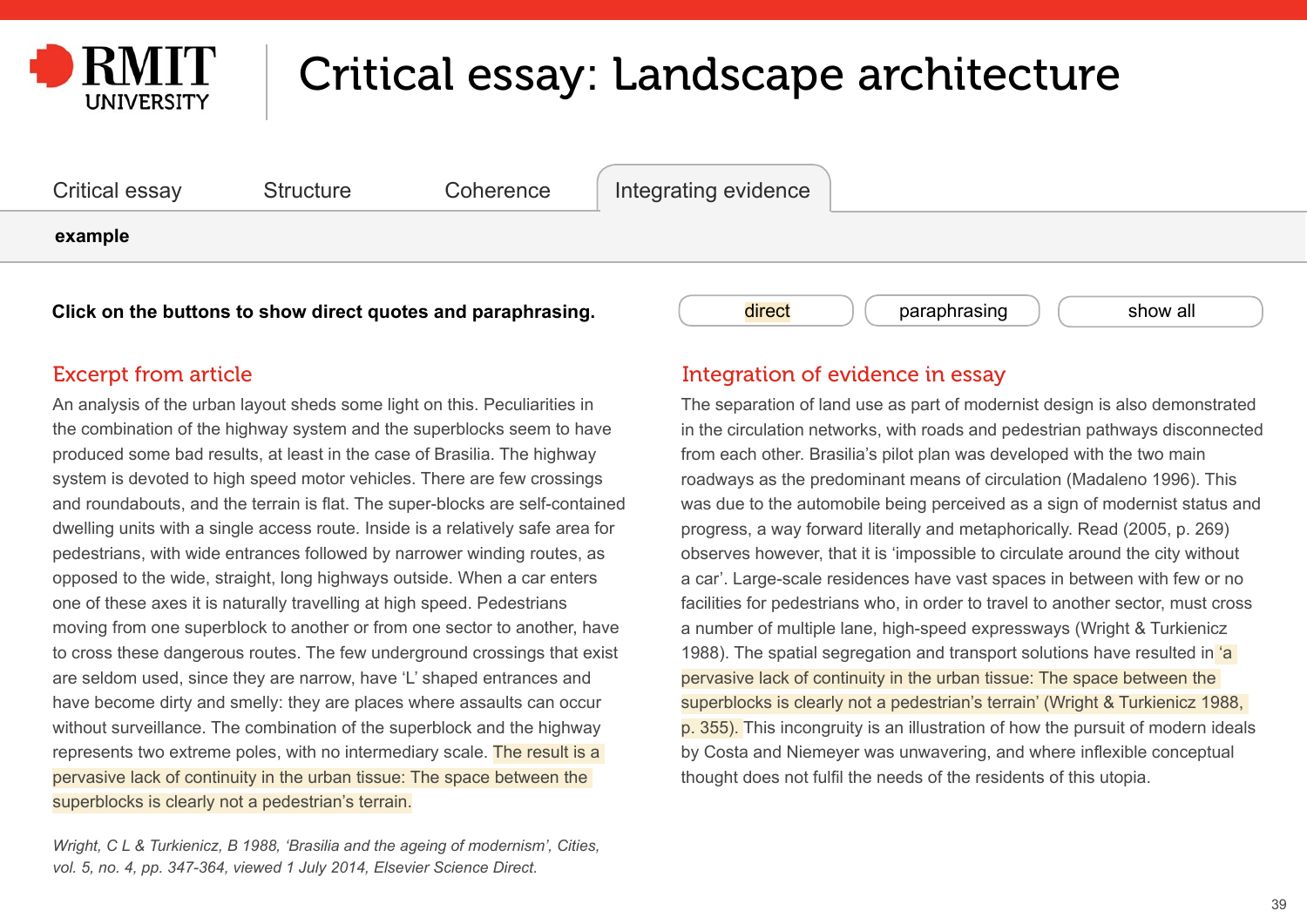<span id="page-39-0"></span>



An analysis of the urban layout sheds some light on this. Peculiarities in the combination of the highway system and the superblocks seem to have produced some bad results, at least in the case of Brasilia. The highway system is devoted to high speed motor vehicles. There are few crossings and roundabouts, and the terrain is flat. The super-blocks are self-contained dwelling units with a single access route. Inside is a relatively safe area for pedestrians, with wide entrances followed by narrower winding routes, as opposed to the wide, straight, long highways outside. When a car enters one of these axes it is naturally travelling at high speed. Pedestrians moving from one superblock to another or from one sector to another, have to cross these dangerous routes. The few underground crossings that exist are seldom used, since they are narrow, have 'L' shaped entrances and have become dirty and smelly: they are places where assaults can occur without surveillance. The combination of the superblock and the highway represents two extreme poles, with no intermediary scale. The result is a pervasive lack of continuity in the urban tissue: The space between the superblocks is clearly not a pedestrian's terrain.

*Wright, C L & Turkienicz, B 1988, 'Brasilia and the ageing of modernism', Cities, vol. 5, no. 4, pp. 347-364, viewed 1 July 2014, Elsevier Science Direct.*

#### Excerpt from article **Integration of evidence in essay**